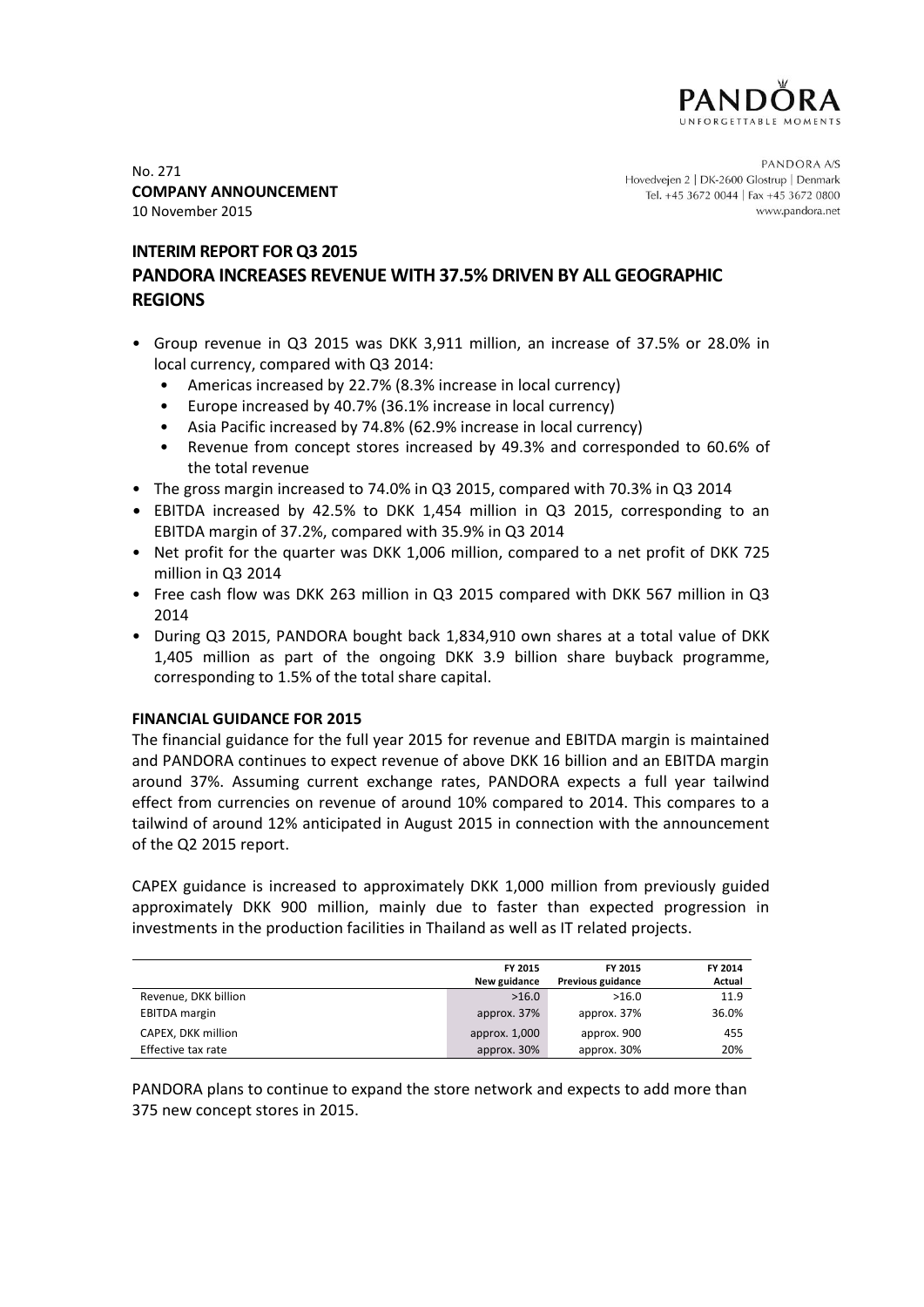In connection with the Q3 2015 results Anders Colding Friis, CEO of PANDORA, stated: *"The strong top-line development has continued in the third quarter of the year, and again all regions contributed to the growth. Europe and Asia Pacific in particular did well, with both established as well as less developed markets continuing the positive momentum. Growth in the US was slightly softer than previous quarters primarily due to a change in promotion strategy in the region to further enhance our brand."*

## **CONFERENCE CALL**

A conference call for investors and financial analysts will be held today at 10.00 CET and can be joined online at www.pandoragroup.com. The presentation for the call will be available on the website one hour before the call.

The following numbers can be used by investors and analysts: DK: +4532 71 16 60 UK (International): +44(0) 20 3427 1905 US: +1646 254 3360

To help ensure that the conference begins in a timely manner, please dial in 5 minutes prior to the scheduled starting time. Participants will have to quote confirmation code "Pandora" when dialling into the conference.

## **ABOUT PANDORA**

PANDORA designs, manufactures and markets hand-finished and contemporary jewellery made from high-quality materials at affordable prices. PANDORA jewellery is sold in more than 90 countries on six continents through approximately 9,500 points of sale, including more than 1,600 concept stores.

Founded in 1982 and headquartered in Copenhagen, Denmark, PANDORA employs more than 15,000 people worldwide of whom approximately 10,400 are located in Gemopolis, Thailand, where the company manufactures its jewellery. PANDORA is publicly listed on the NASDAQ Copenhagen stock exchange in Denmark. In 2014, PANDORA's total revenue was DKK 11.9 billion (approximately EUR 1.6 billion).

# **CONTACT**

For more information, please contact:

INVESTOR RELATIONS Morten Eismark VP Group Investor Relations Phone +45 3673 8213 Mobile +45 3045 6719

MEDIA RELATIONS Kristian Lysgaard Director, Group Communications Phone +45 4323 1774 Mobile +45 2556 8561

Magnus Thorstholm Jensen Investor Relations Officer Phone +45 4323 1739 Mobile +45 3050 4402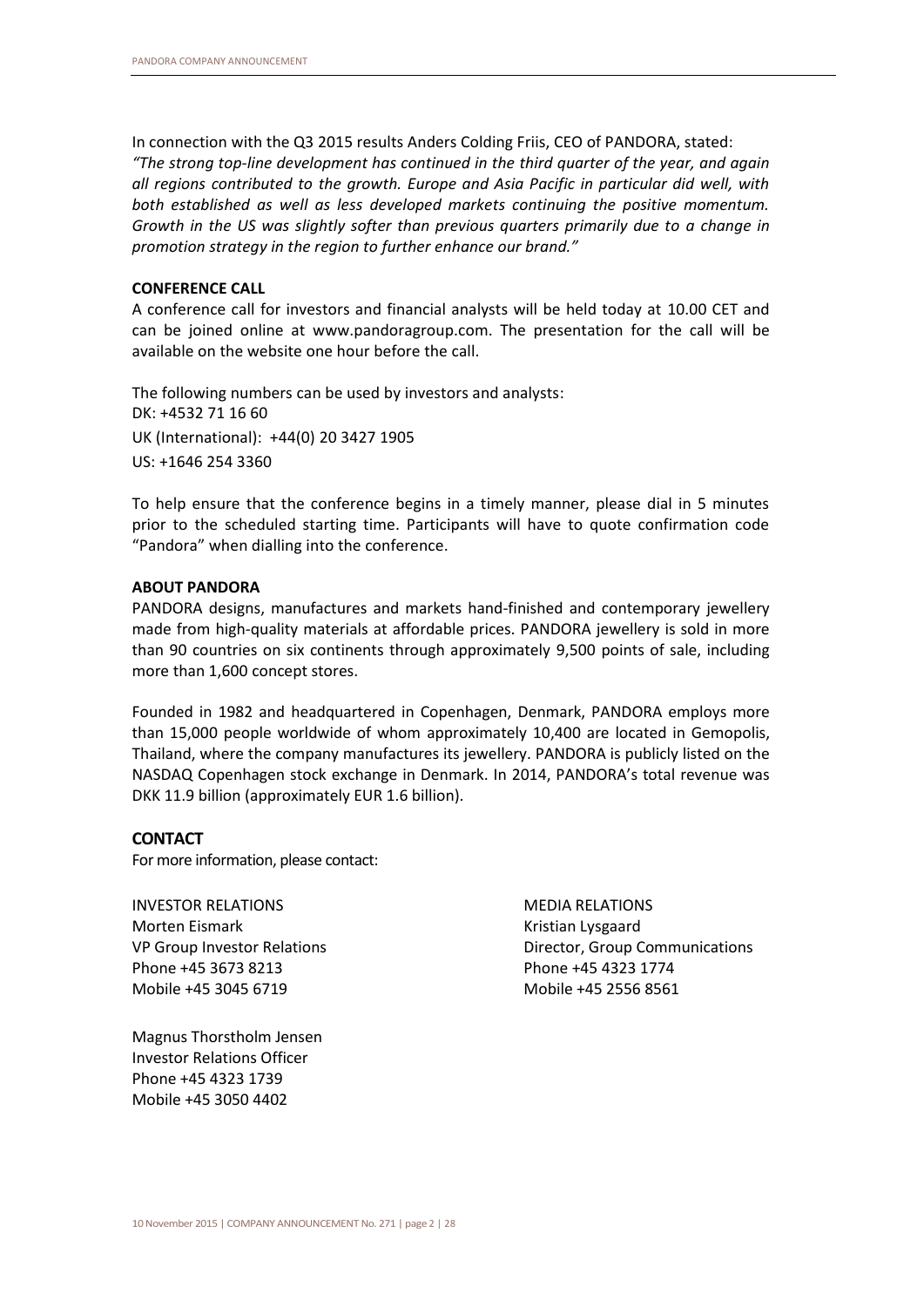# **FINANCIAL HIGHLIGHTS**

| <b>DKK</b> million                               | Q3 2015        | Q3 2014 | 9M 2015       | 9M 2014        | FY 2014        |
|--------------------------------------------------|----------------|---------|---------------|----------------|----------------|
| <b>Consolidated income statement</b>             |                |         |               |                |                |
| Revenue                                          | 3,911          | 2,845   | 11,056        | 7,981          | 11,942         |
| Gross profit                                     | 2,893          | 1,999   | 7,988         | 5,588          | 8,423          |
| Earnings before interest, tax, depreciations and |                |         |               |                |                |
| amortisations (EBITDA)                           | 1,454          | 1,020   | 4,070         | 2,850          | 4,294          |
| Operating profit (EBIT)                          | 1,339          | 963     | 3,812         | 2,691          | 4,072          |
| Net financials                                   | $-35$          | $-57$   | $-385$        | -78            | $-200$         |
| Profit before tax                                | 1,304          | 906     | 3,427         | 2,613          | 3,872          |
| Net profit                                       | 1,006          | 725     | 2,299         | 2,091          | 3,098          |
| <b>Consolidated balance sheet</b>                |                |         |               |                |                |
| Total assets                                     | 12,919         | 10,354  | 12,919        | 10,354         | 10,556         |
|                                                  | 7,879          |         |               |                | 6,080          |
| Invested capital                                 |                | 6,558   | 7,879         | 6,558          |                |
| Net working capital                              | 1,124          | 1,106   | 1,124         | 1,106          | 434            |
| Net interest-bearing debt (NIBD)                 | 2,175          | 9       | 2,175         | 9              | $-1,121$       |
| Equity                                           | 5,465          | 6,361   | 5,465         | 6,361          | 7,032          |
| <b>Consolidated cash flow statement</b>          |                |         |               |                |                |
| Cash flows from operating activities             | 594            | 711     | 1,665         | 2,455          | 4,322          |
| Cash flows from investing activities             | $-332$         | $-288$  | $-973$        | $-451$         | $-632$         |
| Free cash flow                                   | 263            | 567     | 985           | 2,163          | 3,868          |
| Cash flows from financing activities             | $-320$         | $-435$  | $-1,273$      | $-2,249$       | $-3,259$       |
| Net increase (decrease) in cash for the period   | $-58$          | -12     | $-581$        | $-245$         | 431            |
| <b>Growth ratios</b>                             |                |         |               |                |                |
|                                                  | 37.5%          |         |               | 29.0%          | 32.5%          |
| Revenue growth, %                                |                | 26.2%   | 38.5%         |                |                |
| Gross profit growth, %                           | 44.7%          | 33.9%   | 42.9%         | 36.9%          | 40.4%          |
| EBITDA growth, %                                 | 42.5%          | 33.8%   | 42.8%         | 47.3%          | 49.0%          |
| EBIT growth, %<br>Net profit growth, %           | 39.0%<br>38.8% | 36.0%   | 41.7%<br>9.9% | 50.3%<br>41.2% | 51.9%<br>39.5% |
|                                                  |                | 18.5%   |               |                |                |
| <b>Margins</b>                                   |                |         |               |                |                |
| Gross margin, %                                  | 74.0%          | 70.3%   | 72.3%         | 70.0%          | 70.5%          |
| EBITDA margin, %                                 | 37.2%          | 35.9%   | 36.8%         | 35.7%          | 36.0%          |
| EBIT margin, %                                   | 34.2%          | 33.8%   | 34.5%         | 33.7%          | 34.1%          |
| Other ratios                                     |                |         |               |                |                |
| Tax rate, %                                      | 22.9%          | 20.0%   | 32.9%         | 20.0%          | 20.0%          |
| Equity ratio, %                                  | 42.3%          | 61.4%   | 42.3%         | 61.4%          | 66.6%          |
| NIBD to EBITDA *                                 | 0.4            | 0.0     | 0.4           | $0.0\,$        | $-0.3$         |
| Return on invested capital (ROIC), %*            | 65.9%          | 54.6%   | 65.9%         | 54.6%          | 67.0%          |
| Capital expenditure (CAPEX), DKK million         | 384            |         | 790           |                | 455            |
| Cash conversion, %                               |                | 135     |               | 279            |                |
|                                                  | 26.1%          | 78.2%   | 42.8%         | 103.4%         | 124.9%         |
| <b>Share information</b>                         |                |         |               |                |                |
| Dividend per share, DKK                          |                |         |               |                | 9.00           |
| Total payout ratio (incl. share buyback), %      |                |         |               |                | 112.7%         |
| Earnings per share, basic, DKK                   | 8.4            | 5.9     | 19.2          | 16.7           | 25.0           |
| Earnings per share, diluted, DKK                 | 8.4            | 5.8     | 19.1          | 16.6           | 24.7           |
| Share price at end of period, DKK                | 779.0          | 462.1   | 779.0         | 462.1          | 504.5          |
| Other key figures                                |                |         |               |                |                |
| Average number of employees                      | 14,662         | 10,340  | 13,328        | 9,550          | 9,957          |
|                                                  |                |         |               |                |                |

\* Ratios are based on 12 months rolling EBITDA and EBIT, respectively.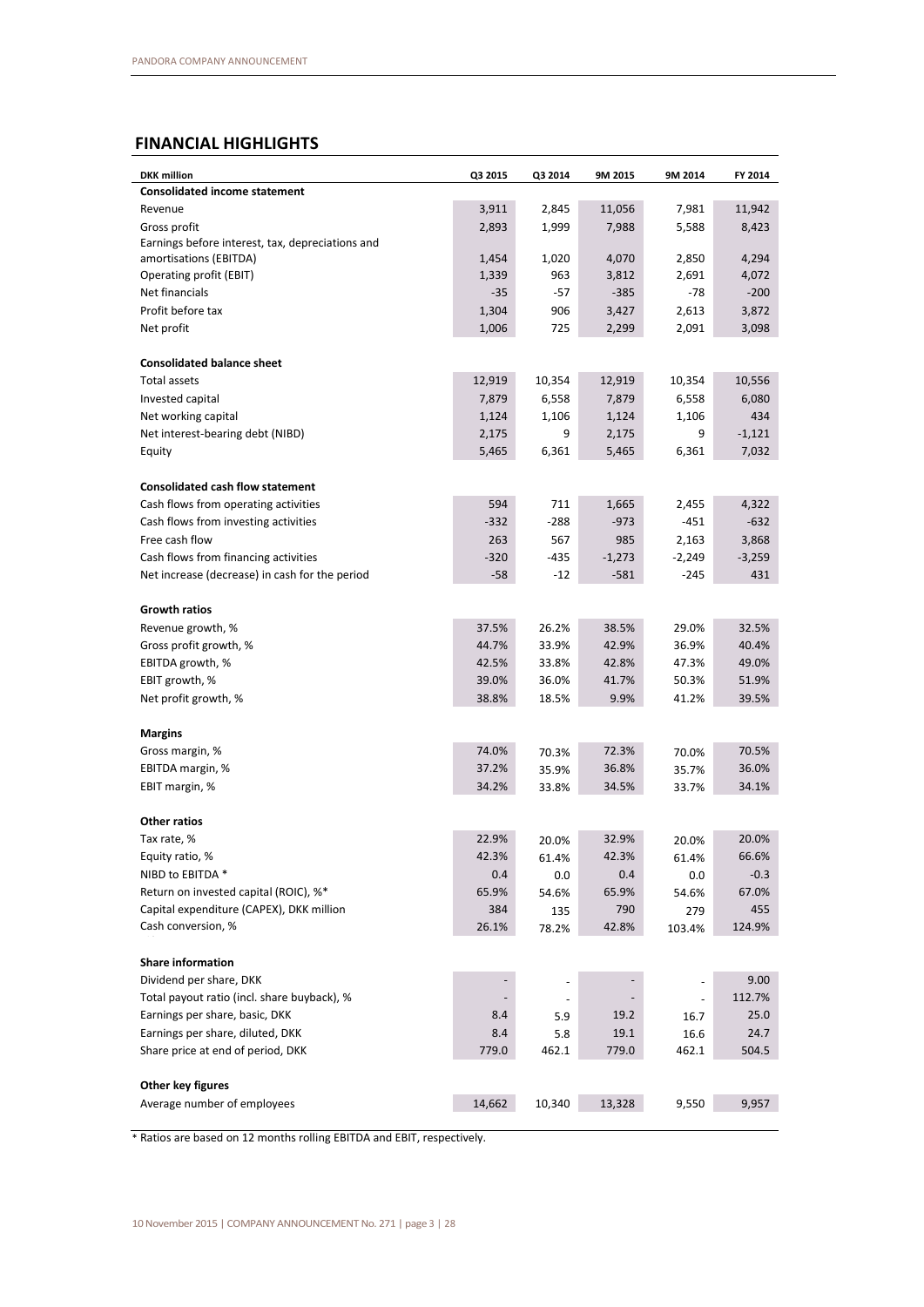# **IMPORTANT EVENTS IN Q3 2015**

# **SHARE BUYBACK PROGRAMME FOR 2015**

In connection with the Annual Report 2014, PANDORA launched a share buyback programme under which PANDORA expects to buy back own shares to a maximum consideration of DKK 3.9 billion. The share buyback programme is implemented in accordance with the provisions of the European Commission's regulation no. 2273/2003 of 22 December 2003 ('safe harbour'), which protects listed companies against violation of insider legislation in connection with share buybacks. The programme will end no later than 31 December 2015.

As of 30 September 2015, a total of 4,212,185 shares had been bought back, corresponding to a transaction value of DKK 2,957 million. As of 30 September 2015, PANDORA held a total of 4,891,427 treasury shares, corresponding to 4.0% of the share capital.

PANDORA may use the shares purchased under the programme to meet potential obligations arising from employee share option programmes. As of 30 September 2015, the total potential obligation under these programmes amounted to 832,609 shares.

# **TAKE OVER OF DISTRIBUTION IN SINGAPORE, MACAU AND THE PHILIPPINES**

On 11 August 2015, PANDORA made an agreement with Norbreeze Group (Norbreeze), to acquire its PANDORA store network in Singapore and Macau on 1 January 2016, when Norbreeze's current distribution rights to PANDORA jewellery in the two countries expire. At the same time, PANDORA will regain ownership of the distribution rights in the Philippines, also currently owned by Norbreeze. PANDORA will pay a total amount of SGD 30 million (approximately DKK 149 million) to Norbreeze in Q1 2016, for the agreement. The agreement will be effective as of 1 January 2016 and is subject to certain conditions to be fulfilled.

# **EVENTS AFTER THE REPORTING PERIOD**

# **STRATEGIC ALLIANCE WITH DISNEY TO INCLUDE ASIA PACIFIC**

On 12 October, PANDORA expanded the strategic alliance with The Walt Disney Company, to include 13 markets in the Asia Pacific region, including Australia, China and Japan. In November, PANDORA will launch the first Disney products in the region.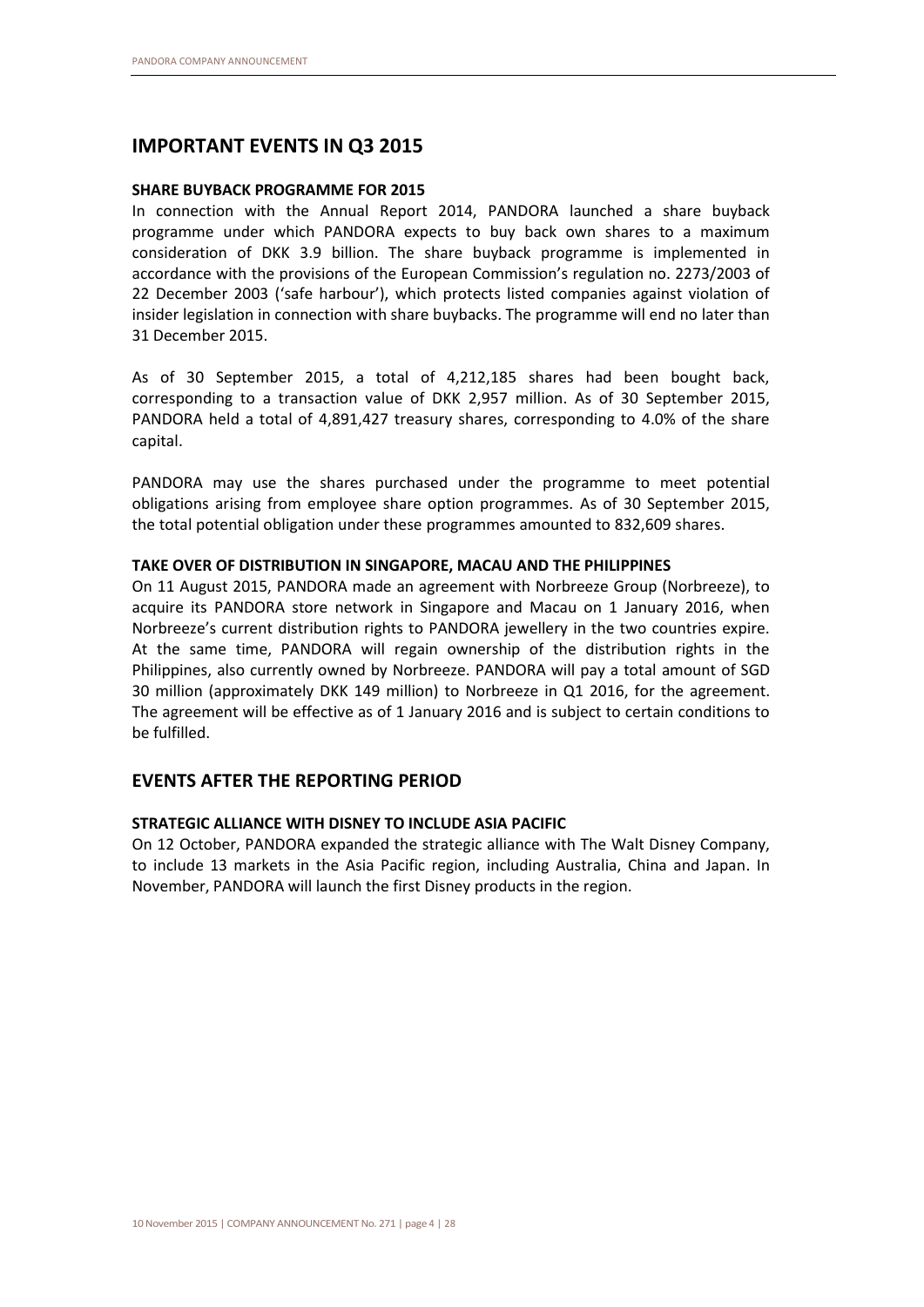# **REVENUE DEVELOPMENT**

Total revenue for Q3 2015 was DKK 3,911 million, an increase of 37.5% (28.0% in local currency) compared with Q3 2014.

Volumes increased by 13.6% compared with Q3 2014 and the average sales price (ASP) recognised by PANDORA in Q3 2015 was DKK 175, compared with DKK 145 in Q3 2014. The increase in ASP was driven by 1) channel/market mix, primarily due to a higher share of retail revenue, 2) product mix, impacted by a higher share of revenue from Rings and 3) currency. All three factors contributed almost equally to the increase.

Revenue increased in all three major regions and was driven by a combination of like-forlike growth, contributing with roughly one third of the growth, as well as the continued expansion of the store network, contributing with the remaining two thirds. The like-forlike growth was driven by a positive reception of the Pre-Autumn and the Autumn collection, launched in stores during Q3 2015, as well as continued high demand for collections launched earlier in the year. In Q3 2015, around 50% of sales were generated by products launched within the last 12 months, which is similar to Q3 2014. Products across all categories launched more than 12 months ago continue to support revenue growth.

Revenue from PANDORA's owned and operated stores, including all PANDORA eSTOREs, increased by 145% to DKK 1,019 million and corresponded to around 26% of total revenue compared to around 15% in Q3 2014. The growth in retail revenue was driven by strong instore execution resulting in positive like-for-like growth as well as the addition of 275 new owned and operated stores in the last 12 months, including net 83 concept stores and 35 shop-in-shops, converted from franchisee stores, to a total of 440 concept stores and 117 shop-in-shops owned and operated by PANDORA. The net effect of converting wholesale revenue from the franchisee stores to retail revenue is approximately DKK 150 million compared to Q3 2014.

At the end of Q3 2015, sales return provisions corresponded to approximately 6% of 12 months' rolling revenue value, compared with 7% for both Q2 2015 and Q3 2014.

Based on data from concept stores, which have been operating for more than 12 months, like-for-like sales-out in four of PANDORA's major markets (the US, the UK, Germany and Australia) continued to be positive. The positive development was driven by a successful product portfolio with continuous relevant products, generally better in-store execution as well as increased awareness through regional marketing campaigns increasing store traffic in most stores.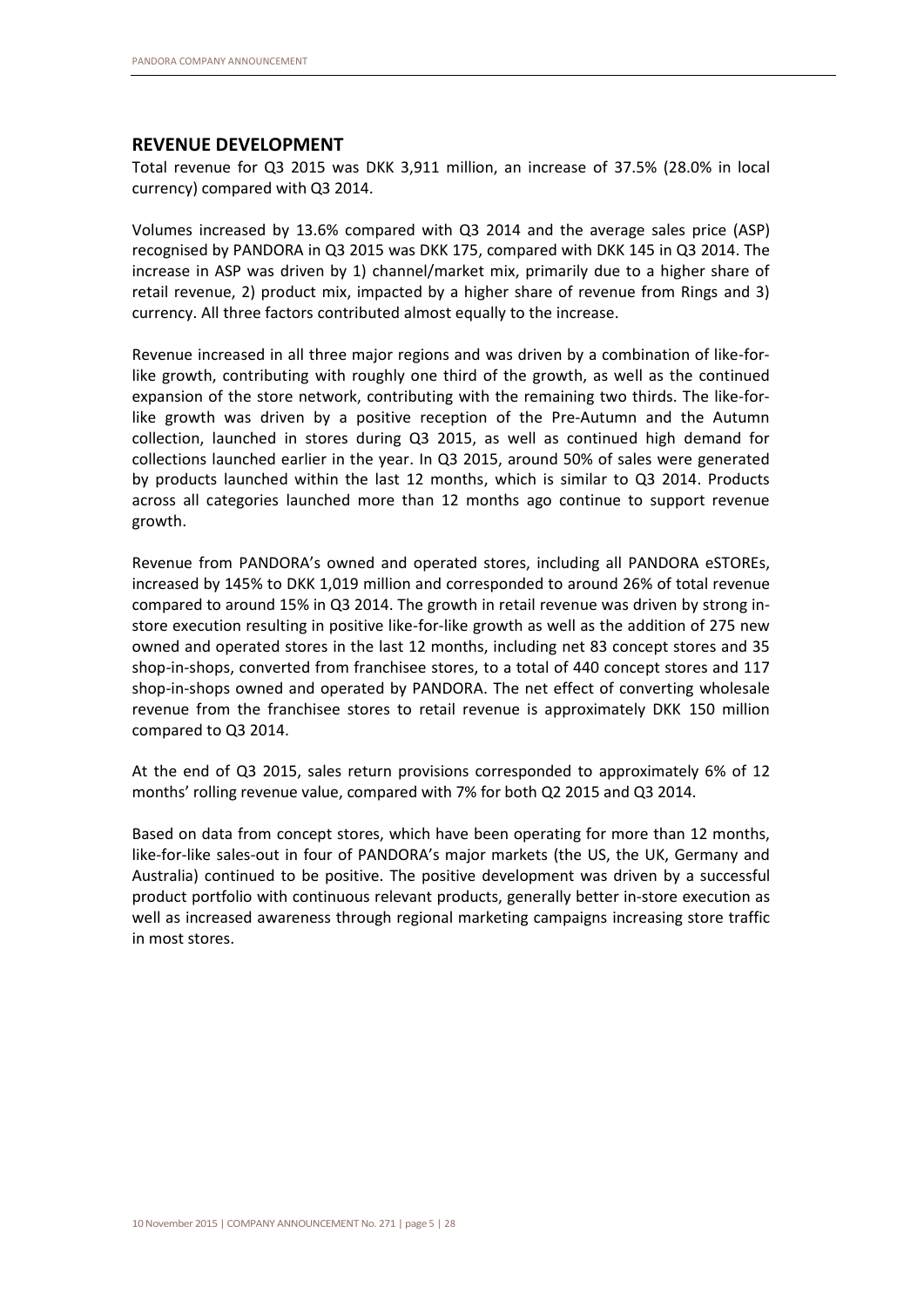# **REVENUE BREAKDOWN BY GEOGRAPHY**

In Q3 2015, 36.5% of revenue was generated in Americas (41.0% in Q3 2014), 48.1% in Europe (46.9% in Q3 2014) and 15.4% in Asia Pacific (12.1% in Q3 2014).

|                       |         |         |        | Growth in |         |
|-----------------------|---------|---------|--------|-----------|---------|
|                       |         |         |        | local     |         |
| <b>DKK</b> million    | Q3 2015 | Q3 2014 | Growth | currency  | FY 2014 |
| US                    | 1,057   | 839     | 26.0%  | 5.7%      | 3,629   |
| <b>Other Americas</b> | 372     | 326     | 14.1%  | 15.3%     | 1,330   |
| <b>Americas</b>       | 1,429   | 1,165   | 22.7%  | 8.3%      | 4,959   |
| UK                    | 626     | 416     | 50.5%  | 37.0%     | 1,654   |
| Germany               | 216     | 144     | 50.0%  | 50.0%     | 578     |
| Other Europe          | 1,037   | 775     | 33.8%  | 32.9%     | 3,072   |
| <b>Europe</b>         | 1,879   | 1,335   | 40.7%  | 36.1%     | 5,304   |
| Australia             | 208     | 153     | 35.9%  | 45.1%     | 806     |
| Other Asia Pacific    | 395     | 192     | 105.7% | 77.1%     | 873     |
| <b>Asia Pacific</b>   | 603     | 345     | 74.8%  | 62.9%     | 1,679   |
| <b>Total</b>          | 3,911   | 2.845   | 37.5%  | 28.0%     | 11,942  |

#### **Distribution of revenue**

#### *AMERICAS*

Revenue for the third quarter in Americas was DKK 1,429 million, an increase of 22.7% (8.3% in local currency) compared with Q3 2014.

Revenue in the US was DKK 1,057 million, an increase of 26.0% (5.7% in local currency) compared with Q3 2014. Growth was driven by network expansion (including the launch of a PANDORA eSTORE in Q2 2015) as well as regional like-for-like growth rates, which was supported by the continued success of the PANDORA Disney products. However, revenue for the quarter was negatively impacted by the decision to launch a Charms campaign instead of the traditional Q3 Bracelet campaign, which was done in an effort to enhance the PANDORA brand. The focus on Rings in the US continues to support growth as revenue from the category increased significantly compared to Q3 2014, and was close to 20% of US revenue for the quarter. Finally, converting wholesale revenue to retail revenue, from the 22 concept stores acquired from Hannoush Jewelers in September 2014, has added around DKK 20 million to revenue in the US in Q3 2015 compared to Q3 2014.

Like-for-like sales-out in Q3 2015, based on concept stores in the US - which have been operating for more than 12 months - increased by 1.7% compared with Q3 2014. Growth in the Northeast region, where a process to refresh the network is on-going, remained slightly negative for the quarter, while all other major US regions experienced flat to slightly positive like-for-like sales-out growth rates compared to Q3 2014. Like-for-like in the US was, similar to sales-in revenue, negatively impacted by the change in promotions in the region.

#### **Concept stores\* sales-out growth**

|    | Q3 2015     | Q2 2015     | Q1 2015     | Q4 2014     | Q3 2014     |
|----|-------------|-------------|-------------|-------------|-------------|
|    | vs. Q3 2014 | vs. Q2 2014 | vs. Q1 2014 | vs. Q4 2013 | vs. Q3 2013 |
| US | 1.7%        | 8.1%        | 8.9%        | 4.7%        | 3.7%        |

\* Concept stores that have been operating for more than 12 months

Revenue from Other Americas was DKK 372 million in Q3 2015, an increase of 14.1% (15.3% in local currency) compared with the same quarter last year. Brazil continues to perform well, driven by double digit like-for-like growth rates as well as an expansion of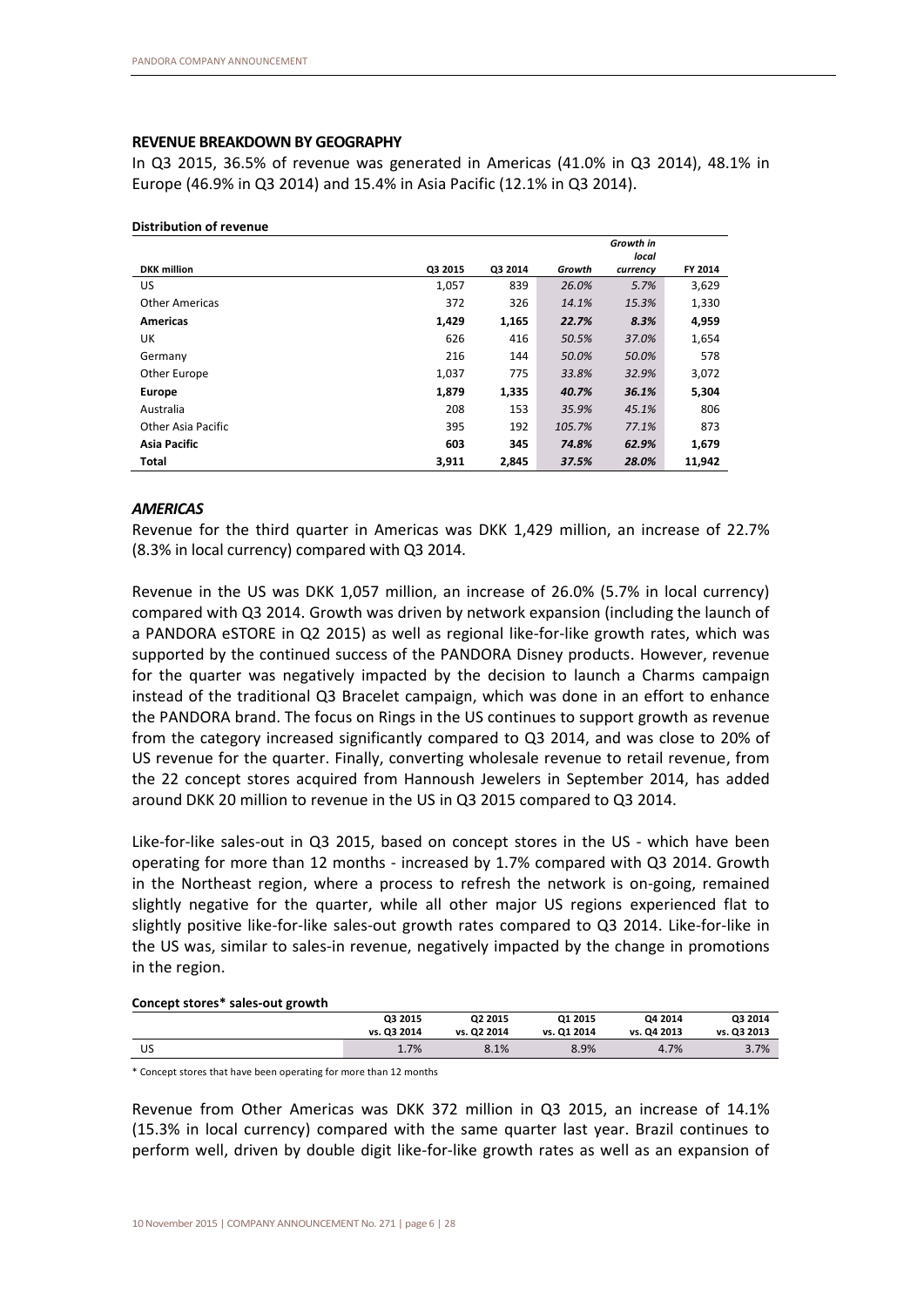the store network. PANDORA now has 57 concept stores in Brazil compared to 30 at the end of Q3 2014. Like-for-like sales-out growth in Canada was positive for the quarter, however, revenue decreased by 10% compared with the same quarter last year, primarily due to a reduction of in-store inventories, as a result of too high inventories at retail level. The effect is anticipated to continue into Q4 2015. In Q3 2015, Canada represented around 50% of revenue from Other Americas.

|                              |                      |                      |                      | Growth   | Growth   |
|------------------------------|----------------------|----------------------|----------------------|----------|----------|
|                              | <b>Number of PoS</b> | <b>Number of PoS</b> | <b>Number of PoS</b> | Q3 2015  | Q3 2015  |
|                              | Q3 2015              | Q2 2015              | Q3 2014              | /Q2 2015 | /Q3 2014 |
| Concept stores               | 466                  | 447                  | 391                  | 19       | 75       |
| - hereof PANDORA owned       | 72                   | 69                   | 48                   | 3        | 24       |
| Shop-in-shops                | 670                  | 664                  | 649                  | 6        | 21       |
| - hereof PANDORA owned       | 2                    | $\overline{2}$       | 2                    |          |          |
| Gold                         | 932                  | 913                  | 864                  | 19       | 68       |
| <b>Branded</b>               | 2,068                | 2,024                | 1,904                | 44       | 164      |
| <b>Branded as % of total</b> | 66.2%                | 63.3%                | 57.1%                |          |          |
| Silver                       | 839                  | 932                  | 1,098                | $-93$    | $-259$   |
| White and travel retail      | 217                  | 240                  | 334                  | $-23$    | $-117$   |
| <b>Total</b>                 | 3.124                | 3,196                | 3,336                | $-72$    | $-212$   |

**Store network, number of points of sale - Americas**

PANDORA continues to develop the branded store network and during Q3 2015, 19 new concept stores were opened in Americas. As part of the continued focus on the branded part of the network, unbranded stores are being closed and during the quarter 116 unbranded stores, primarily located in the US, were closed in Americas.

### *EUROPE*

Revenue in Europe was DKK 1,879 million in Q3 2015, an increase of 40.7% (36.1% in local currency) compared with Q3 2014.

Revenue in the UK was DKK 626 million in Q3 2015, an increase of 50.5% (37.0% in local currency) compared with the same quarter last year. Growth was driven by a positive sales-out development, as well as the expansion of the store network, including 35 new concept stores opened since Q3 2014, to a total of 179 concept stores. Furthermore, growth was supported by the introduction of the PANDORA Rose collection in the UK stores in Q2 2015. The Rings category continued to support growth with revenue from the category increasing by more than 100% compared to Q3 2014. For the quarter around 20% of revenue was generated by Rings.

Like-for-like sales-out in Q3 2015, based on concept stores in the UK - which have been operating for more than 12 months - increased by 17.5% compared with Q3 2014.

#### **Concept stores\*sales-out growth**

|    | Q3 2015     | Q2 2015     | Q1 2015     | Q4 2014     | Q3 2014     |
|----|-------------|-------------|-------------|-------------|-------------|
|    | vs. Q3 2014 | vs. Q2 2014 | vs. Q1 2014 | vs. Q4 2013 | vs. Q3 2013 |
| UK | 17.5%       | 11.4%       | 20.6%       | 20.6%       | 20.6%       |

\* Concept stores that have been operating for more than 12 months

Revenue in Germany increased 50% to DKK 216 million in Q3 2015, which includes a reversal of return provisions corresponding to around DKK 20 million. As a part of the effort to improve the store network, PANDORA agreed in January 2015 to assume 77 commercial leaseholds in Germany, where PANDORA will open owned and operated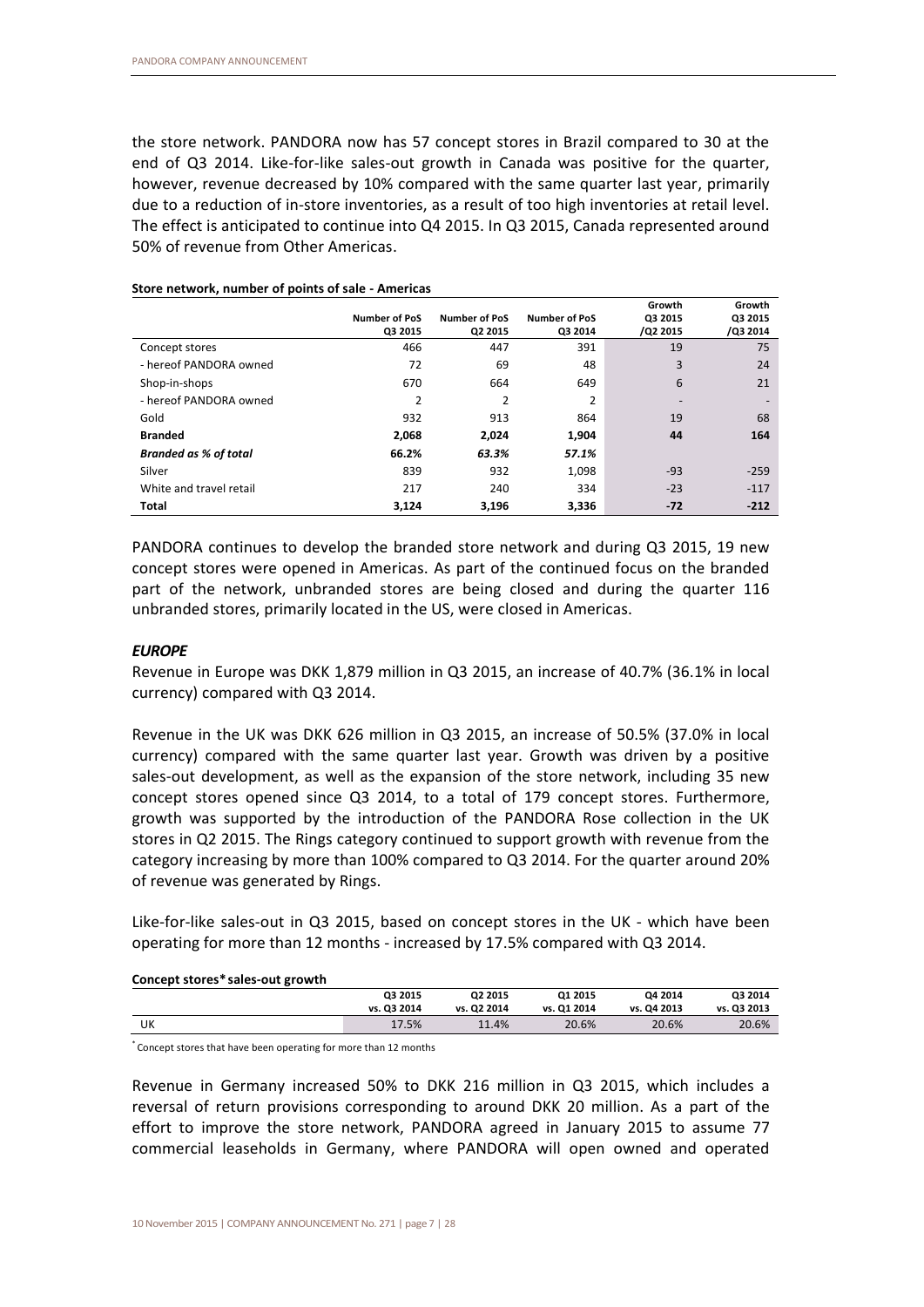concept stores. During the quarter 31 owned and operated concept stores were added in the acquired locations and so far 64 of the 77 new stores has been opened. At the end of Q3 2015, PANDORA owned and operated 139 concept stores out of a total of 154 concept stores in Germany.

After more than doubling the number of concept stores over the last 12 months, like-forlike sales-out in Q3 2015 in Germany increased by 1.9% compared with Q3 2014.

#### **Concept stores\* sales-out growth**

| _______________________________ |             |                     |             |             |             |
|---------------------------------|-------------|---------------------|-------------|-------------|-------------|
|                                 | Q3 2015     | Q <sub>2</sub> 2015 | 01 2015     | Q4 2014     | Q3 2014     |
|                                 | vs. Q3 2014 | vs. Q2 2014         | vs. Q1 2014 | vs. Q4 2013 | vs. Q3 2013 |
| Germany                         | 1.9%        | 9.0%                | 3.8%        | 2.3%        | 8.5%        |
|                                 |             |                     |             |             |             |

\* Concept stores that have been operating for more than 12 months

Revenue from Other Europe was DKK 1,037 million in Q3 2015, an increase of 33.8% compared with Q3 2014. Revenue from Other Europe was primarily driven by a positive development in Italy and France, with revenue in both countries increasing more than 50%. Italy and France represented around 30% and 15%, respectively, of revenue from Other Europe in Q3 2015. Revenue from Russia decreased 84% in Q3 2015 compared with Q3 2014. The decrease was driven by low double digit negative like-for-like sales-out growth during the quarter, impacted by the decreasing consumer spend in Russia, and consequently a more hesitant purchasing behaviour from PANDORA's local distributor in Russia. In Q3 2015, Russia represented around 2% of revenue from Other Europe.

#### **Store network, number of points of sale - Europe**

|                              | <b>Number of PoS</b><br>Q3 2015 | Number of PoS<br>Q2 2015 | <b>Number of PoS</b><br>Q3 2014 | Growth<br>Q3 2015<br>/Q2 2015 | Growth<br>Q3 2015<br>/Q3 2014 |
|------------------------------|---------------------------------|--------------------------|---------------------------------|-------------------------------|-------------------------------|
| Concept stores               | 963                             | 882                      | 721                             | 81                            | 242                           |
| - hereof PANDORA owned       | 289                             | 250                      | 143                             | 39                            | 146                           |
| Shop-in-shops                | 744                             | 715                      | 673                             | 29                            | 71                            |
| - hereof PANDORA owned       | 84                              | 82                       | 62                              | $\overline{2}$                | 22                            |
| Gold                         | 1,529                           | 1,449                    | 1,341                           | 80                            | 188                           |
| <b>Branded</b>               | 3,236                           | 3,046                    | 2,735                           | 190                           | 501                           |
| <b>Branded as % of total</b> | 56.6%                           | 53.6%                    | 46.8%                           |                               |                               |
| Silver                       | 1,376                           | 1,438                    | 1,594                           | $-62$                         | $-218$                        |
| White and travel retail      | 1,110                           | 1,204                    | 1,517                           | $-94$                         | $-407$                        |
| Total                        | 5,722                           | 5,688                    | 5,846                           | 34                            | $-124$                        |

\* Includes for Q3 2015 relating to 3rd party distributors: 149 concept stores, 202 shop-in-shops, 410 gold, 256 silver and 425 white stores.

During Q3 2015, the number of branded stores in Europe increased by 190 stores to a total of 3,236 stores, in line with PANDORA's overall strategy to increase branded sales. Net 81 concept stores were opened in Q3, mainly in Germany (30), the UK (10), France (8) and Russia (8). During the quarter, 39 owned and operated concept stores were added net, of which 29 were added in Germany.

# *ASIA PACIFIC*

Revenue in Asia Pacific was DKK 603 million in Q3 2015, an increase of 74.8% (62.9% in local currency) compared with Q3 2014.

Revenue in Australia was DKK 208 million in Q3 2015, an increase of 35.9% (45.1% in local currency) compared with Q3 2014. The growth was primarily driven by a continued strong sales-out growth, as well as 12 new concept stores opened since Q3 2014, to a total of 97 concept stores in Australia. Revenue from the Rings category increased 25% compared to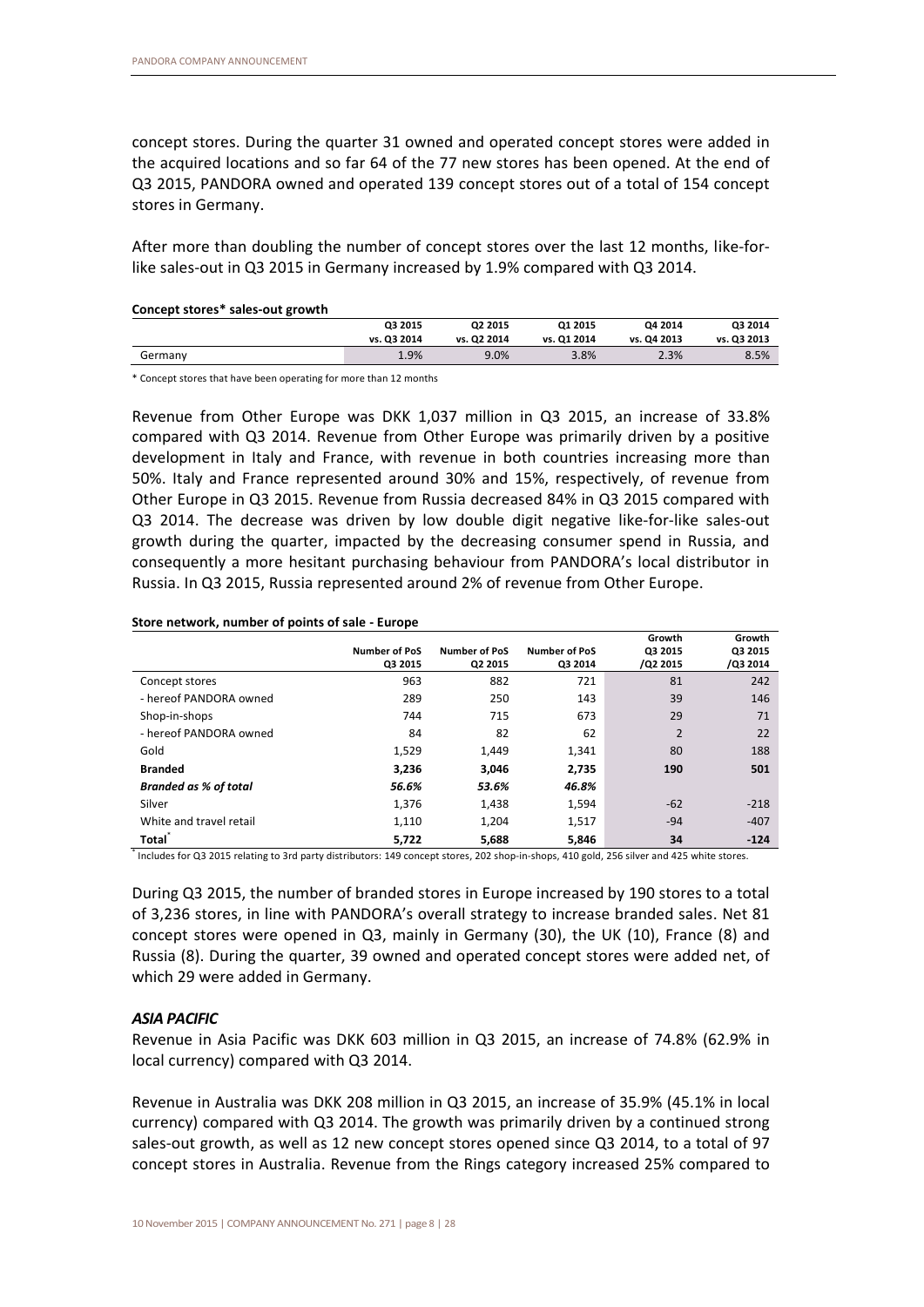Q3 2014 and represented around 20% of revenue for the quarter.

Like-for-like sales-out in Q3 2015, based on concept stores in Australia - which have been operating for more than 12 months - increased by 44.5% compared with Q3 2014, and Australia thereby experienced the tenth quarter in a row with 20% like-for-like growth rates or more.

#### **Concept stores\* sales-out growth**

|           | Q3 2015     | Q2 2015     | Q1 2015     | Q4 2014     | Q3 2014     |
|-----------|-------------|-------------|-------------|-------------|-------------|
|           | vs. Q3 2014 | vs. Q2 2014 | vs. Q1 2014 | vs. Q4 2013 | vs. Q3 2013 |
| Australia | 44.5%       | 35.7%       | 24.6%       | 20.0%       | 22.9%       |
|           |             |             |             |             |             |

\*Concept stores that have been operating for more than 12 months

Revenue from Other Asia Pacific was DKK 395 million in Q3 2015, corresponding to an increase of 105.7% (77.1% in local currency) compared with Q3 2014. The growth was primarily driven by a positive development in Hong Kong and China, which each represented around 30% of revenue in Other Asia Pacific. Revenue in China was positively impacted by converting distributor revenue to retail revenue, following the new and improved partnership in China, which added around DKK 70 million to revenue in Q3 2015 compared to Q3 2014. Like-for-like sales-out in China continues to increase with double digit growth rates, and during the quarter 8 new concept stores were added to a total of 38 in China. Revenue in Hong Kong increased around 50% in local currency, primarily driven by expansion of the store network and since Q3 2014, 10 new concept stores have been opened to a total of 22 concept stores in Hong Kong.

#### **Store network, number of points of sale – Asia Pacific**

|                              |                      |                      |                      | Growth   | Growth   |
|------------------------------|----------------------|----------------------|----------------------|----------|----------|
|                              | <b>Number of PoS</b> | <b>Number of PoS</b> | <b>Number of PoS</b> | Q3 2015  | Q3 2015  |
|                              | Q3 2015              | Q2 2015              | Q3 2014              | /Q2 2015 | /Q3 2014 |
| Concept stores               | 237                  | 225                  | 195                  | 12       | 42       |
| - hereof PANDORA owned       | 79                   | 38                   | 27                   | 41       | 52       |
| Shop-in-shops                | 199                  | 196                  | 185                  | 3        | 14       |
| - hereof PANDORA owned       | 31                   | 12                   |                      | 19       | 31       |
| Gold                         | 134                  | 135                  | 144                  | $-1$     | $-10$    |
| <b>Branded</b>               | 570                  | 556                  | 524                  | 14       | 46       |
| <b>Branded as % of total</b> | 83.0%                | 82.0%                | 79.5%                |          |          |
| Silver                       | 99                   | 78                   | 69                   | 21       | 30       |
| White and travel retail      | 18                   | 44                   | 66                   | $-26$    | $-48$    |
| Total                        | 687                  | 678                  | 659                  | 9        | 28       |

At the end of Q3 2015, PANDORA has 570 branded stores in Asia Pacific compared with 524 at the end of Q3 2014. During the quarter 12 new concept stores were added in the region.

# **SALES CHANNELS**

PANDORA's focus on expanding the concept store network continues and in Q3 2015, PANDORA opened net 112 new concept stores. This includes net 83 new owned and operated concept stores, of which 38 were added in China (of which 30 stores were taken over from former the distributor) and 29 in Germany. In the first nine months of 2015, PANDORA has now opened net 256 concept stores. Please refer to note 10 for a detailed overview of concept stores per country.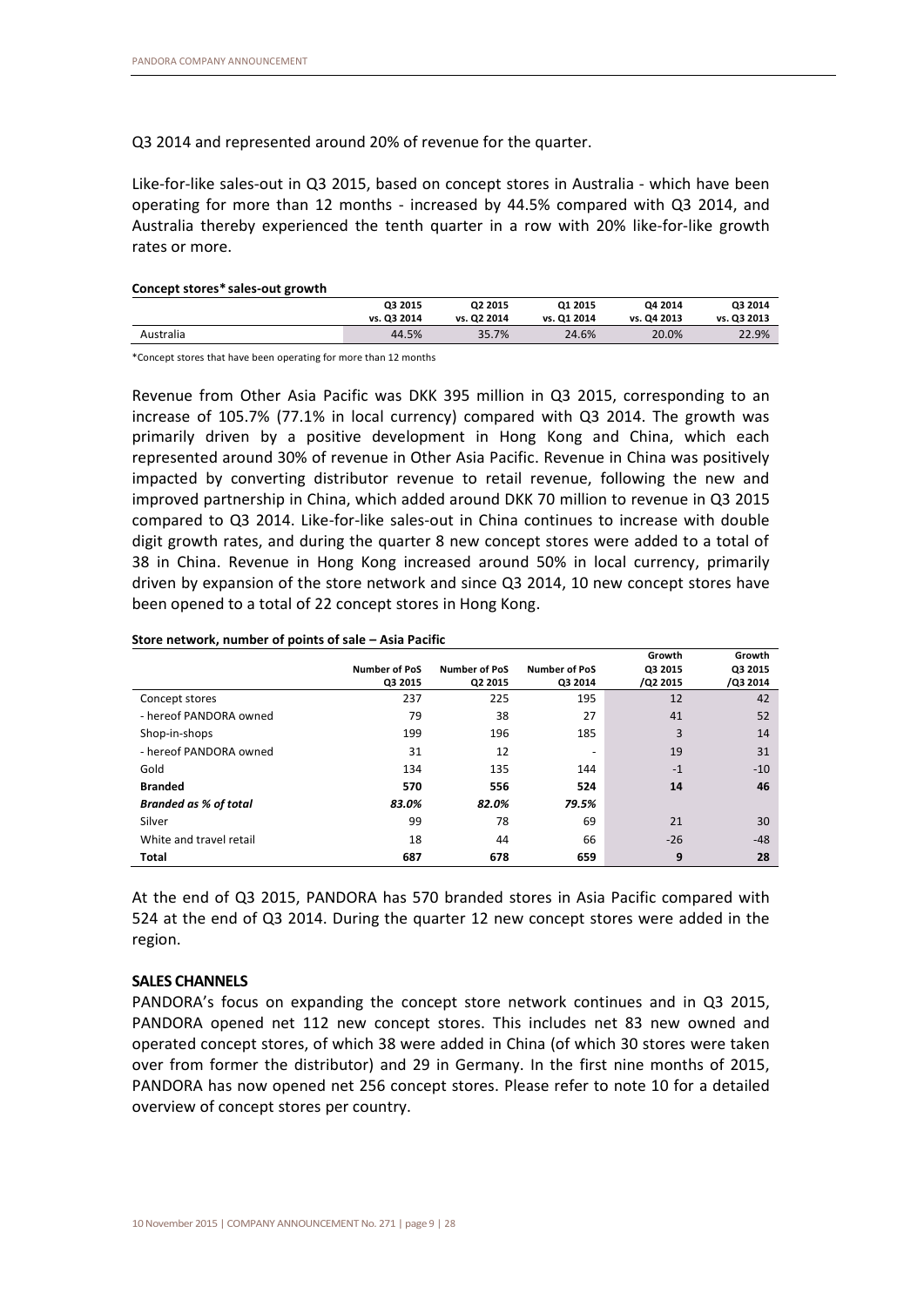At the end of Q3 2015, PANDORA offered eSTOREs in the following 10 countries globally: Australia (opened in Q3 2015), Austria, France, Germany, Italy, the Netherlands, Poland, Sweden, the UK and the US. Since end of Q3, eSTOREs have been added in Brazil, Hong Kong and Japan. Revenue from the eSTOREs is presented as concept store revenue.

|                         | <b>Number of PoS</b><br>Q3 2015 | Number of PoS<br>Q2 2015 | <b>Number of PoS</b><br>Q3 2014 | Growth<br>Q3 2015<br>/Q2 2015 | Growth<br>Q3 2015<br>/Q3 2014 |
|-------------------------|---------------------------------|--------------------------|---------------------------------|-------------------------------|-------------------------------|
| Concept stores          | 1,666                           | 1,554                    | 1,307                           | 112                           | 359                           |
| - hereof PANDORA owned  | 440                             | 357                      | 218                             | 83                            | 222                           |
| Shop-in-shops           | 1,613                           | 1,575                    | 1,507                           | 38                            | 106                           |
| - hereof PANDORA owned  | 117                             | 96                       | 64                              | 21                            | 53                            |
| Gold                    | 2,595                           | 2,497                    | 2,349                           | 98                            | 246                           |
| <b>Branded</b>          | 5,874                           | 5,626                    | 5,163                           | 248                           | 711                           |
| Branded as % of total   | 61.6%                           | 58.8%                    | 52.5%                           |                               |                               |
| Silver                  | 2.314                           | 2,448                    | 2,761                           | $-134$                        | $-447$                        |
| White and travel retail | 1,345                           | 1,488                    | 1.917                           | $-143$                        | $-572$                        |
| <b>Total</b>            | 9,533                           | 9,562                    | 9.841                           | $-29$                         | $-308$                        |

**Store network, number of points of sale – Group**

\* Includes for Q3 2015 relating to 3rd party distributors: 149 concept stores, 202 shop-in-shops, 410 gold, 256 silver and 425 white stores.

Revenue from concept stores increased by 49.3% to DKK 2,372 million, and represented 60.6% of revenue in Q3 2015 compared to 55.9% in Q3 2014. Branded revenue in Q3 2015 increased by 40.7% to DKK 3,427 million and represented 87.6% of revenue compared with 85.6% in Q3 2014.

#### **Revenue per sales channel**

|                         |         |         |        | Share of |         |
|-------------------------|---------|---------|--------|----------|---------|
|                         |         |         |        | total    |         |
| <b>DKK</b> million      | Q3 2015 | Q3 2014 | Growth | revenue  | FY 2014 |
| Concept stores          | 2,372   | 1,589   | 49.3%  | 60.6%    | 6,741   |
| Shop-in-shops           | 564     | 482     | 17.0%  | 14.4%    | 2,008   |
| Gold                    | 491     | 364     | 34.9%  | 12.6%    | 1,471   |
| <b>Total branded</b>    | 3,427   | 2,435   | 40.7%  | 87.6%    | 10,220  |
| Silver                  | 169     | 159     | 6.3%   | 4.4%     | 791     |
| White and travel retail | 153     | 150     | 2.0%   | 3.9%     | 538     |
| <b>Total unbranded</b>  | 322     | 309     | 4.2%   | 8.3%     | 1,329   |
| <b>Total direct</b>     | 3,749   | 2,744   | 36.6%  | 95.9%    | 11,549  |
| 3rd party               | 162     | 101     | 60.4%  | 4.1%     | 393     |
| <b>Total revenue</b>    | 3,911   | 2,845   | 37.5%  | 100.0%   | 11,942  |

# **PRODUCT OFFERING**

|                                 |         |         |        | <b>Share of</b> |         |
|---------------------------------|---------|---------|--------|-----------------|---------|
|                                 |         |         |        | total           |         |
| <b>DKK</b> million              | Q3 2015 | Q3 2014 | Growth | revenue         | FY 2014 |
| Charms                          | 2,428   | 1,788   | 35.8%  | 62.0%           | 7,933   |
| Silver and gold charm bracelets | 422     | 388     | 8.8%   | 10.8%           | 1,427   |
| Rings                           | 616     | 344     | 79.1%  | 15.8%           | 1,192   |
| Other jewellery                 | 445     | 325     | 36.9%  | 11.4%           | 1,390   |
| <b>Total revenue</b>            | 3,911   | 2,845   | 37.5%  | 100.0%          | 11.942  |

Revenue from Charms was DKK 2,428 million in Q3 2015, an increase of 35.8% compared with Q3 2014, while revenue from Silver and gold charm bracelets increased by 8.8%. Revenue from Bracelets was impacted by a negative development in North America during the quarter, due to the decision not to run the traditional Q3 Bracelet campaign. In all other major markets revenue from Bracelets increased with double digit growth rates. The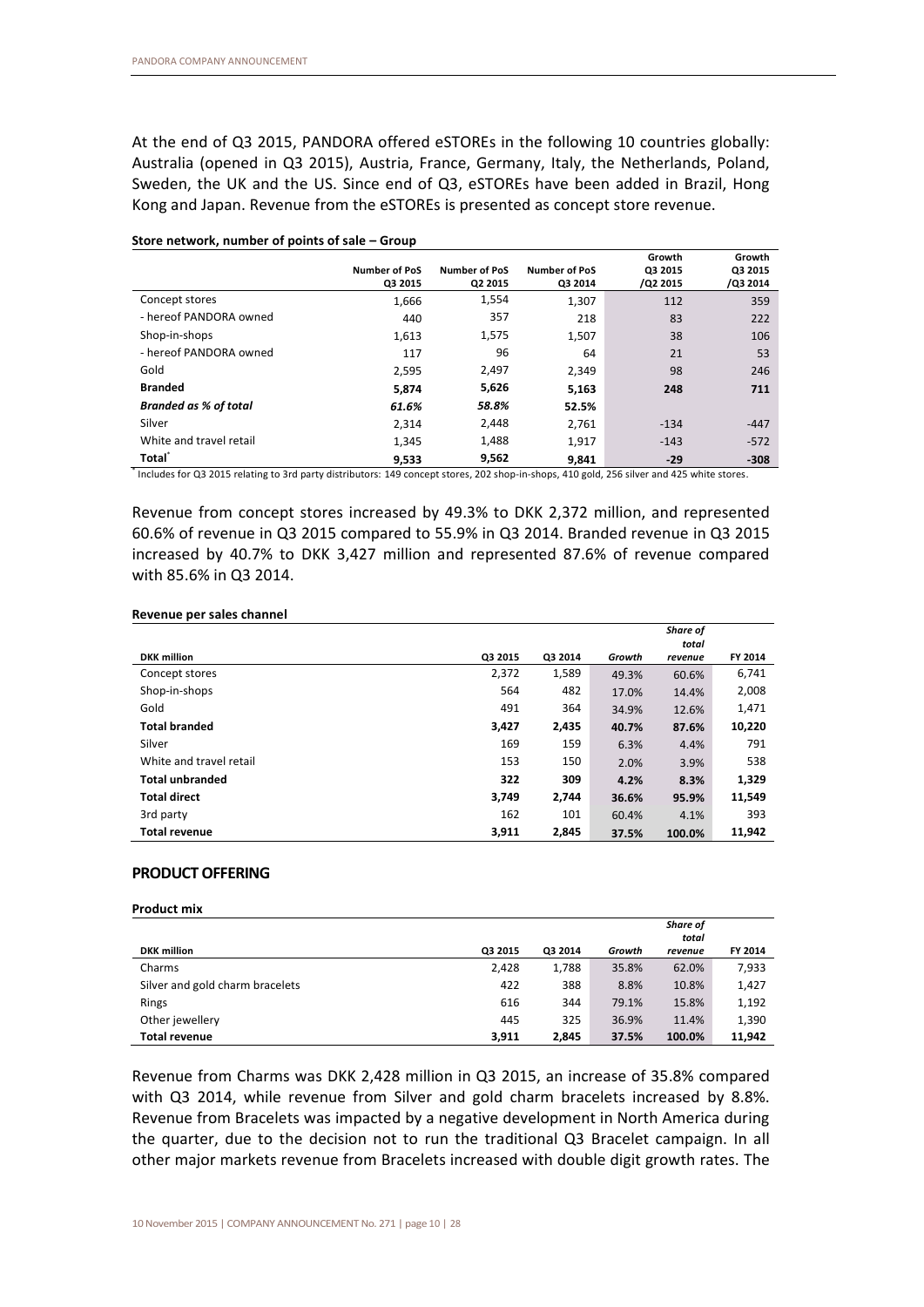two categories represented 72.8% of total revenue in Q3 2015 compared with 76.5% in Q3 2014.

Revenue from Rings was DKK 616 million, an increase of 79.1% compared with Q3 2014. The category continues to do well, driven by continued use of revenue generating initiatives in most markets including more emphasis on rings in staff training, improved instore focus on rings, as well as successful Rings promotions across several markets. The Rings category represented 15.8% of total revenue in Q3 2015 compared with 12.1% in Q3 2014.

Revenue from Other jewellery was DKK 445 million, an increase of 36.9% compared with Q3 2014. The growth was driven by revenue from Earrings and Necklaces, increasing by more than 80% respectively, compared to Q3 2014. Revenue from Other bracelets decreased by 14% compared to Q3 2014, primarily due to the aforementioned decision not to run a Bracelet promotion in North America. Other jewellery represented 11.4% of total revenue in Q3 2015 compared with 11.4% in Q3 2014.

# **COSTS**

Total costs in Q3 2015, including depreciation and amortisation, were DKK 2,572 million, an increase of 36.7% compared with Q3 2014. Total costs corresponded to 65.8% of revenue in Q3 2015 compared with 66.2% in Q3 2014.

|                                 |         |         |        | Share of<br>total<br>revenue | Share of<br>total<br>revenue |         |
|---------------------------------|---------|---------|--------|------------------------------|------------------------------|---------|
| <b>DKK</b> million              | Q3 2015 | Q3 2014 | Growth | O3 2015                      | <b>Q3 2014</b>               | FY 2014 |
| Cost of sales                   | 1,018   | 846     | 20.3%  | 26.0%                        | 29.7%                        | 3,519   |
| <b>Gross profit</b>             | 2,893   | 1.999   | 44.7%  | 74.0%                        | 70.3%                        | 8,423   |
| Sales and distribution expenses | 807     | 440     | 83.4%  | 20.6%                        | 15.5%                        | 1,957   |
| Marketing expenses              | 360     | 259     | 39.0%  | 9.2%                         | 9.1%                         | 1,143   |
| Administrative expenses         | 387     | 337     | 14.8%  | 9.9%                         | 11.9%                        | 1,251   |
| <b>Total costs</b>              | 2,572   | 1,882   | 36.7%  | 65.8%                        | 66.2%                        | 7,870   |

#### **Cost development**

# **GROSS PROFIT**

Gross profit in Q3 2015 was DKK 2,893 million corresponding to a gross margin of 74.0% compared with 70.3% in Q3 2014. The increase was mainly driven by tailwind from more favourable raw material prices, market mix and an increase in revenue from owned and operated stores. The increase was partially offset by unfavourable currency rates. Furthermore, the gross margin was impacted with approximately minus 1 percentage points due to the takeover of the distribution in China, as initial inventory in the stores was taken over by PANDORA at distributor prices.

# *COMMODITY HEDGING*

It is PANDORA's policy to hedge approximately 100%, 80%, 60% and 40%, respectively, of expected gold and silver consumption in the following four quarters. The hedged prices for the following four quarters for gold are USD 1,184/oz, USD 1,193/oz, USD 1,179/oz and USD 1,126/oz and for silver USD 16.46/oz, USD 16.59/oz, USD 15.74/oz and USD 14.82/oz. However, current inventory means a delayed impact of the hedged prices on cost of sales.

The average realised purchase price in Q3 2015 was USD 1,226/oz for gold and USD 17.60/oz for silver.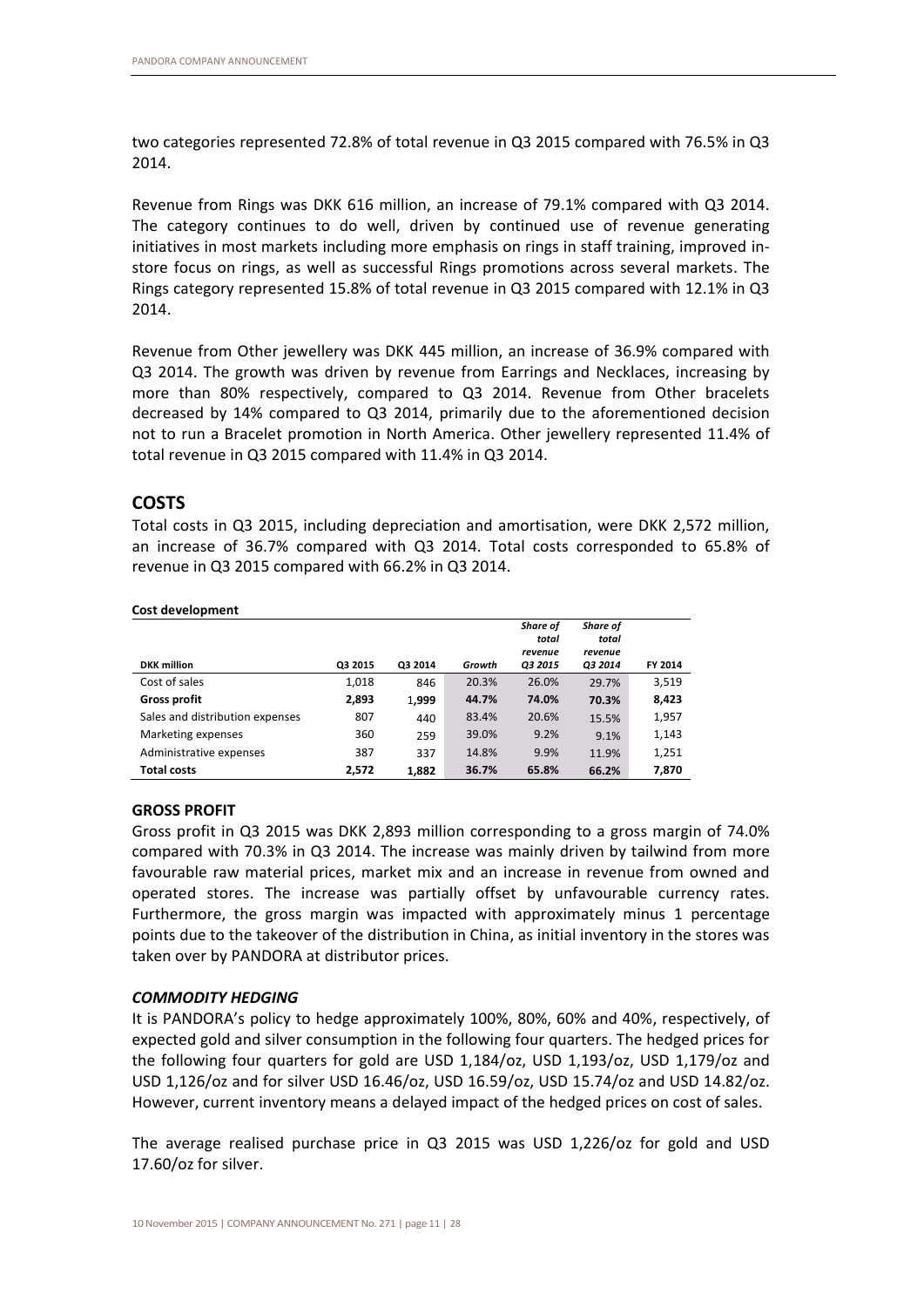Excluding hedging and the time lag effect from the inventory, the underlying gross margin would have been approximately 76% based on the average gold (USD 1,124/oz) and silver (USD 14.92/oz) market prices in Q3 2015. Under these assumptions, a 10% deviation in quarterly average gold and silver prices would impact our gross margin by approximately +/- 1 percentage points.

## **OPERATING EXPENSES**

Operating expenses in Q3 2015 were DKK 1,554 million compared with DKK 1,036 million in Q3 2014, representing 39.7% of revenue in Q3 2015 compared with 36.5% in Q3 2014. All operating expenses were impacted in Q3 2015 by exchange rate fluctuations compared to Q3 2014 (primarily USD, GBP and THB), with a total negative impact of around DKK 80 million.

Sales and distribution expenses were DKK 807 million in Q3 2015, an increase of 83.4% compared with Q3 2014, and corresponding to 20.6% of revenue compared with 15.5% in Q3 2014. The increase in sales and distribution expenses was mainly driven by higher revenue, as well as an increase in the number of PANDORA owned stores (from 282 in Q3 2014 to 557 in Q3 2015). The higher costs in owned and operated stores are mainly related to property and employee expenses, having a negative impact of around 3.5 percentage points compared to Q3 2014. Furthermore, sales and distribution expenses were impacted by an increase in amortisation related to the re-acquisition of distribution rights in China and Japan as well as the acquisition of store leases in Germany. In Q3 2015, amortisation related to sales and distribution costs was DKK 52 million compared to DKK 11 million in Q3 2014.

Marketing expenses were DKK 360 million in Q3 2015 compared with DKK 259 million in Q3 2014, corresponding to 9.2% of revenue, compared with 9.1% in Q3 2014. The increase was mainly driven by higher advertising expenses within print and digital, as well as an increase in costs related to point of sales material following the increase in concept stores.

Administrative expenses in Q3 2015 increased by 14.8% to DKK 387 million, representing 9.9% of revenue, compared with 11.9% of Q3 2014 revenue. The absolute increase in administrative costs was primarily due to an increase in employee expenses, as well higher IT costs.

# **EBITDA**

EBITDA for Q3 2015 increased by 42.5% to DKK 1,454 million resulting in an EBITDA margin of 37.2% compared with 35.9% in Q3 2014. Compared to Q3 2014, the EBITDA margin for Q3 2015 was negatively impacted by around 0.5 percentage points from exchange rate fluctuations. The overall improvement was mainly due to an improved gross margin.

| <b>READMAN COLLOR INCIANS</b> |         |         |             |
|-------------------------------|---------|---------|-------------|
|                               |         |         | O3 2015     |
|                               |         |         | vs. Q3 2014 |
|                               | Q3 2015 | Q3 2014 | (%-pts)     |
| Americas                      | 41.6%   | 41.3%   | 0.3%        |
| Europe                        | 48.0%   | 47.8%   | 0.2%        |
| Asia Pacific                  | 37.3%   | 45.2%   | $-7.9%$     |
| Unallocated costs             | $-6.8%$ | $-9.0%$ | 2.2%        |
| <b>Group EBITDA margin</b>    | 37.2%   | 35.9%   | 1.3%        |

#### **Regional EBITDA margins**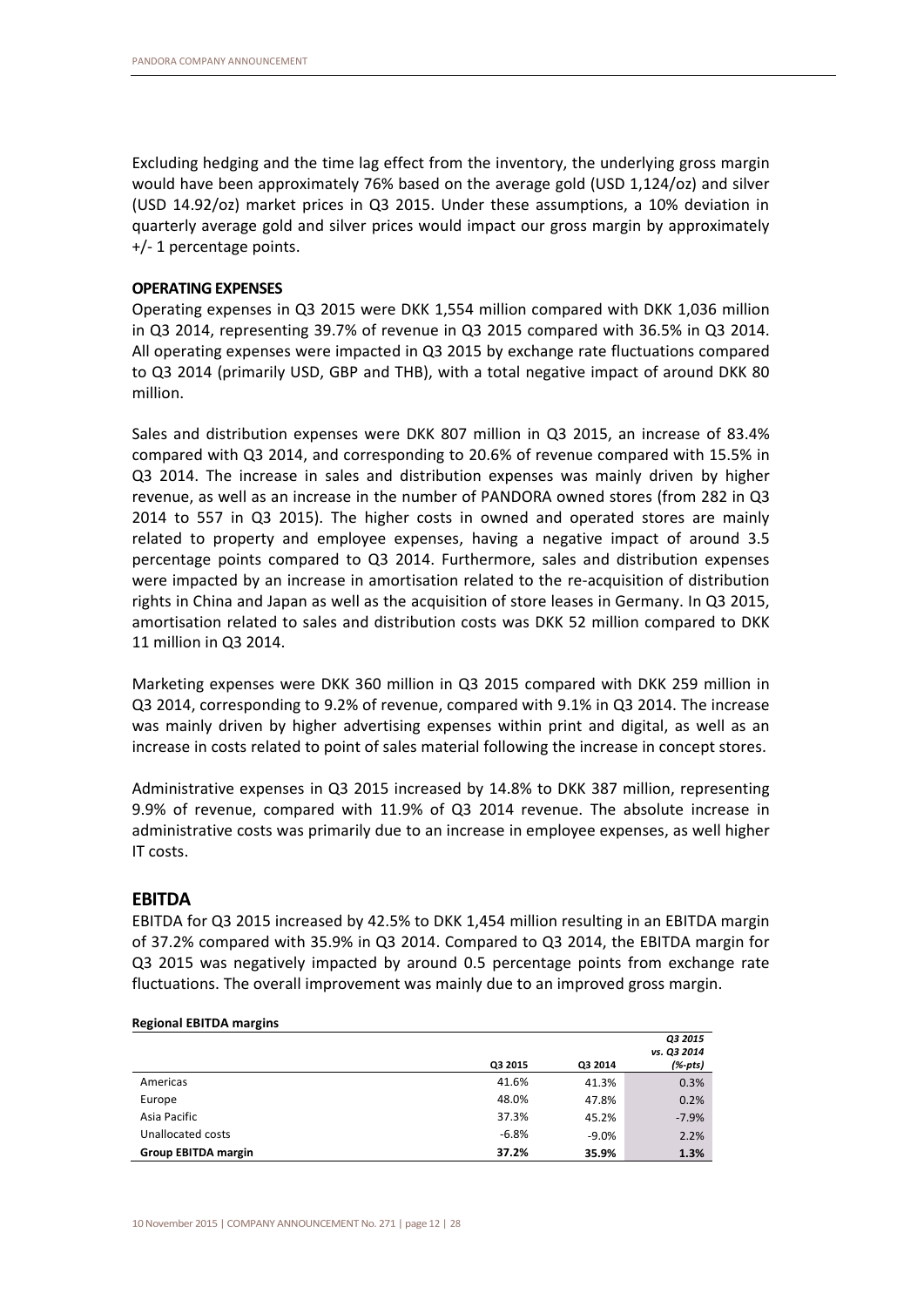The EBITDA margin for Americas increased to 41.6% in Q3 2015 compared to 41.3% in Q3 2014. The improvement in the gross margin was partially offset by market mix, as well as an increase in number of employees, primarily related to the increase in owned and operated stores in the region.

The EBITDA margin for Europe increased to 48.0% in Q3 2015 compared to 47.8% in Q3 2014. The improvement in the gross margin was partially offset by a negative impact from the store expansion in Germany, as well as the large decrease in revenue from Russia.

EBITDA margin for the Asia Pacific region decreased to 37.3% compared with 45.2% in Q3 2014. The decrease was primarily due to an anticipated increase in costs related to the expansion in China and Japan, which had a negative impact of around 10 percentage point for the quarter. This includes a lower gross margin due to the takeover of the distribution in China, where initial inventory in the stores was taken over at distributor prices.

# **EBIT**

EBIT for Q3 2015 increased to DKK 1,339 million, an increase of 39.0% compared with Q3 2014, resulting in an EBIT margin of 34.2% for Q3 2015 compared to 33.8% in Q3 2014.

# **NET FINANCIALS**

In Q3 2015, net financials amounted to a loss of DKK 35 million, compared with a net financial loss of DKK 57 million in Q3 2014.

# **INCOME TAX EXPENSES**

Income tax expenses were DKK 298 million in Q3 2015. The effective tax rate in Q3 2015 was 22.9% compared with 20.0% for Q3 2014. The increase was due to the settlement made in May with the Danish Tax Authorities, according to which PANDORA will recognise a higher proportion of the Group's profit in Denmark.

# **NET PROFIT**

Net profit in Q3 2015 increased to DKK 1,006 million from DKK 725 million in Q3 2014.

# **BALANCE SHEET AND CASH FLOW**

In Q3 2015, PANDORA generated free cash flow of DKK 263 million compared with DKK 567 million in Q3 2014. The decrease was primarily due to a larger increase in working capital compared to the Q3 2014, higher CAPEX spend, as well as Q3 2014 being positively impacted by a repayment from the German tax authorities of DKK 175 million related to VAT paid in Germany.

Operating working capital (defined as inventory and trade receivables less trade payables) at the end of Q3 2015 corresponded to 19.6% of the last twelve months revenue, compared with 24.9% at the end of Q3 2014 and 15.7% at the end of Q2 2015.

Inventory was DKK 2,584 million at the end of Q3 2015, corresponding to 17.2% of preceding 12 months revenue compared to 19.7% in Q3 2014 and 15.5% in Q2 2015. The increase compared to Q2 2015 was mainly due to inventory build-up ahead of the launch of the Christmas collection. The nominal increase compared to Q2 2014 was mainly due to higher activity, acquisition of stores and currency development. Compared with Q3 2014,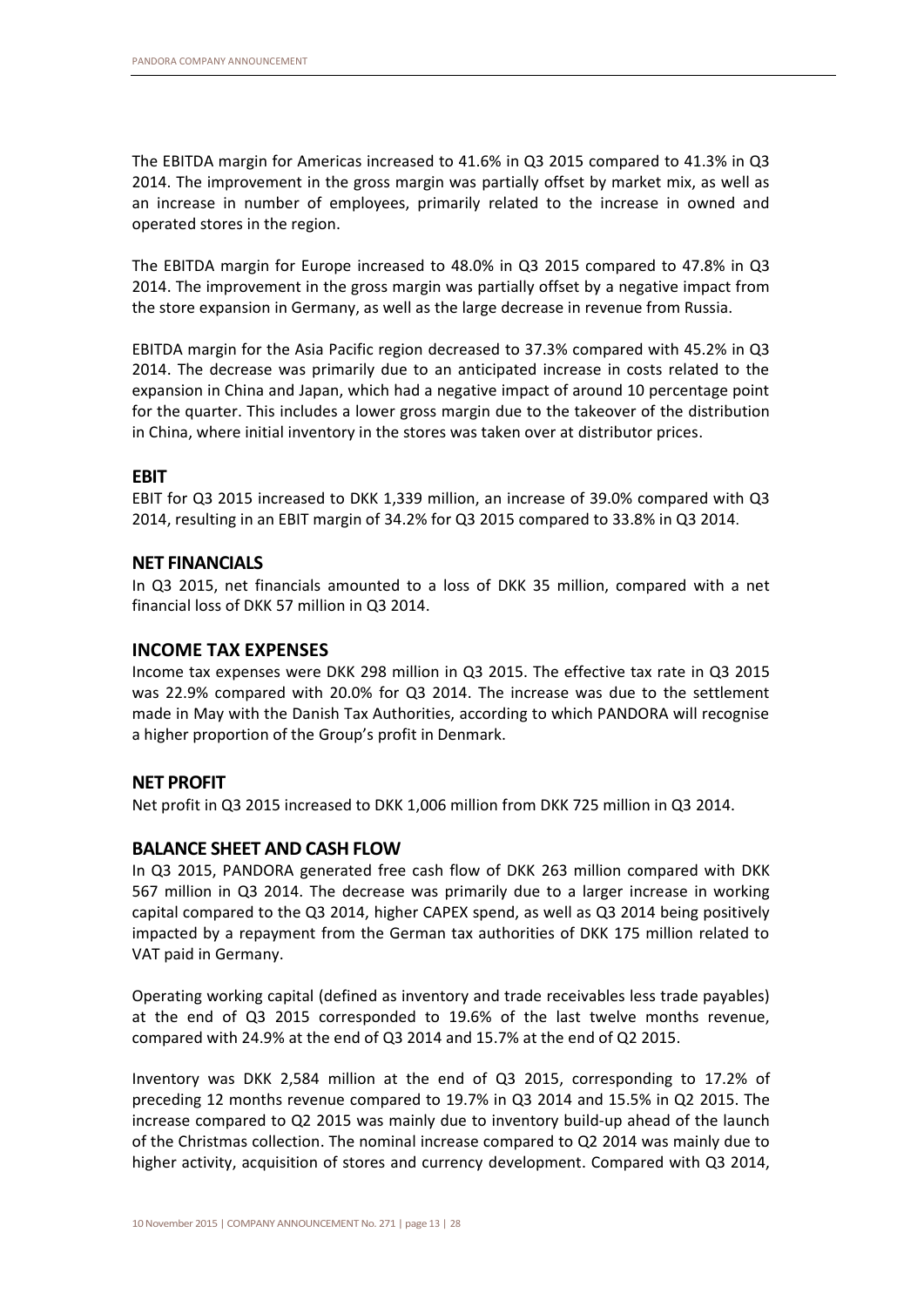gold and silver prices affected inventory value with a decrease of approximately 14%.

| Inventory development                |         |         |         |         |         |
|--------------------------------------|---------|---------|---------|---------|---------|
| <b>DKK</b> million                   | Q3 2015 | Q2 2015 | 01 2015 | Q4 2014 | Q3 2014 |
| Inventory                            | 2.584   | 2,161   | 1.925   | 1.684   | 2,126   |
| Share of the last 12 months' revenue | 17.2%   | 15.5%   | 14.9%   | 14.1%   | 19.7%   |

Trade receivables increased to DKK 1,392 million at the end of Q3 2015 (9.3% of preceding 12 months revenue) compared with DKK 1,327 million at the end of Q3 2014 (12.3% of the preceding 12 months revenue) and DKK 1,009 million at the end of Q2 2015 (7.2% of preceding 12 months revenue). The relative decrease in trade receivables compared to Q3 2014 was primarily due to a continued strong cash collection as well as the increase in revenue from owned and operated stores, where no trade receivables are recognised. The increase compared to Q2 2015 is primarily due to revenue in the third quarter being skewed towards the end of the quarter, as well as extended credit terms ahead of Christmas in some markets.

Trade payables at the end of the quarter were DKK 1,036 million compared with DKK 758 million at the end of Q3 2014 and DKK 979 million at the end of Q2 2015. The increase is primarily due to increasing activity.

CAPEX was DKK 384 million in Q3 2015 compared to DKK 135 million in Q3 2014. The increase in CAPEX was mainly related to an increase in opening of owned and operated stores and an acceleration of investments in the production facilities in Thailand. In Q3 2015, CAPEX represented 9.8% of revenue.

During the quarter, a total of DKK 1,405 million was used to purchase own shares related to the share buyback programme for 2015. As of 30 September 2015, PANDORA held a total of 4,891,427 treasury shares, corresponding to 4.0% of the share capital.

Total interest-bearing debt was DKK 2,723 million at the end of Q3 2015, compared with DKK 464 million at the end of Q3 2014, and cash amounted to DKK 548 million compared with DKK 455 million at the end of Q3 2014. The increase in debt was primarily due to the ongoing share buyback programme as well as inventory build-up.

Net interest-bearing debt (NIBD) at the end of Q3 2015 was DKK 2,175 million corresponding to a NIBD/EBITDA of 0.4x of the last twelve months EBITDA, compared with DKK 9 million at the end of Q3 2014 corresponding to a NIBD/EBITDA of 0.0x.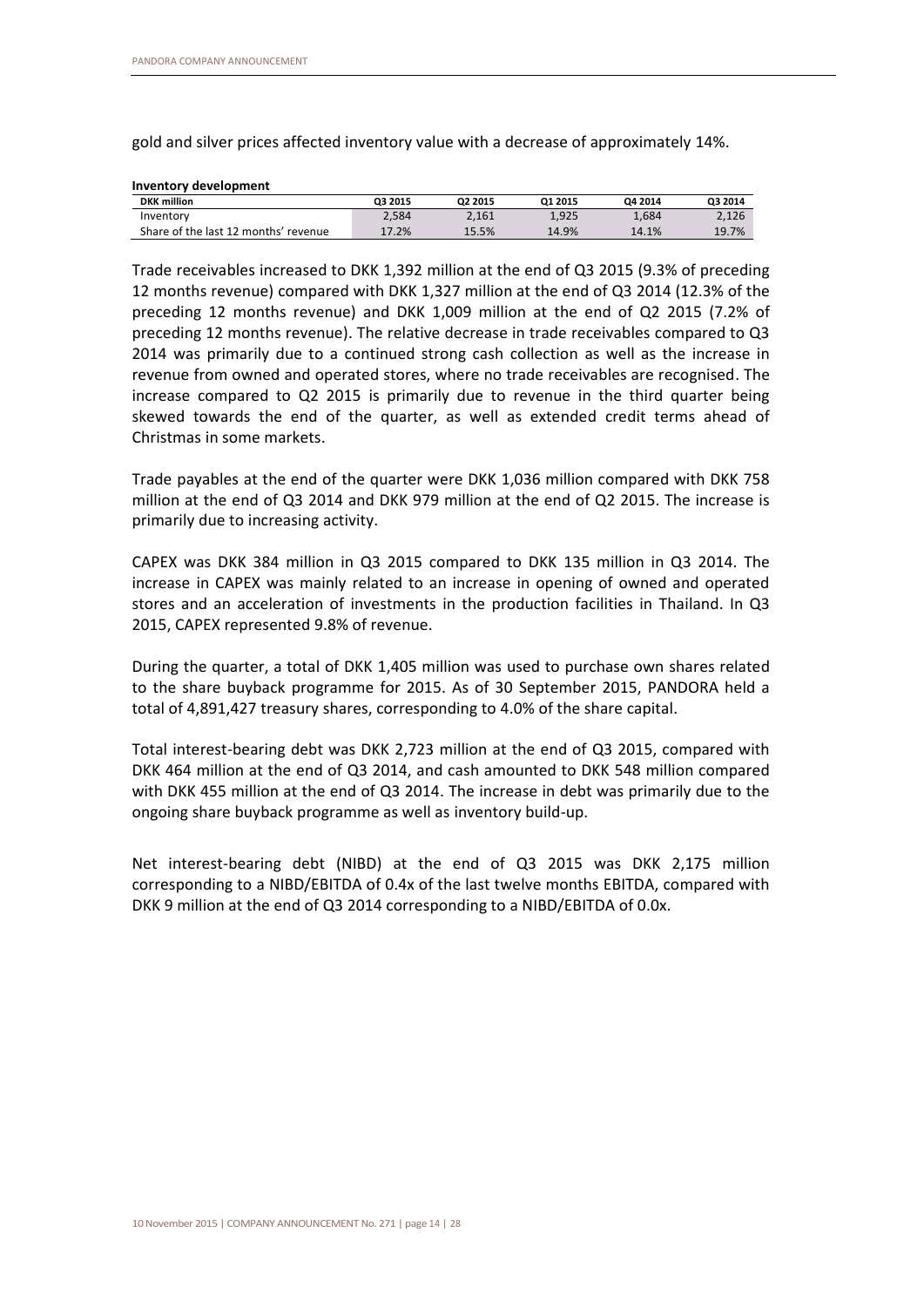# **DEVELOPMENT IN FIRST NINE MONTHS OF 2015**

# **REVENUE**

Total revenue increased by 38.5% to DKK 11,056 million in 9M 2015 compared to 9M 2014. Excluding foreign exchange movements the underlying revenue growth was 25.4%.

The geographical distribution of revenue in 9M 2015 was 41.4% for Americas (43.0% in 9M 2014), 43.1% for Europe (43.4% in 9M 2014) and 15.5% for Asia Pacific (13.6% in 9M 2014).

# **COSTS**

Gross profit was DKK 7,988 million in 9M 2015 compared to DKK 5,588 million in 9M 2014, resulting in a gross margin of 72.3% in 9M 2015 compared to 70.0% in 9M 2014.

Sales, distribution and marketing expenses increased to DKK 3,074 million in 9M 2015 compared to DKK 2,000 million in 9M 2014, corresponding to 27.8% of revenue in 9M 2015 and 25.1% in 9M 2014. Administrative expenses amounted to DKK 1,102 million in 9M 2015 versus DKK 897 million 9M 2014, representing 10.0% compared to 11.2% of 9M 2015 and 9M 2014 revenue, respectively.

### **EBITDA**

EBITDA for 9M 2015 increased by 42.8% to DKK 4,070 million resulting in an EBITDA margin of 36.8% in 9M 2015 versus 35.7% in 9M 2014.

Regional EBITDA margins for 9M 2015 before allocation of central costs were 42.8% in Americas (43.9% in 9M 2014), 43.8% in Europe (42.7% in 9M 2014) and 46.0% in Asia Pacific (47.4% in 9M 2014). Unallocated costs were -6.9% of revenue in 9M 2015 (-8.2% in 9M 2014).

# **EBIT**

EBIT for 9M 2015 was DKK 3,812 million – an increase of 41.7% compared to 9M 2014, resulting in an EBIT margin of 34.5% in 9M 2015 versus 33.7% in 9M 2014.

# **NET FINANCIALS**

Net financials amounted to a loss of DKK 385 million in 9M 2015 versus DKK 78 million in 9M 2014.

#### **INCOME TAX EXPENSES**

Income tax expenses were DKK 1,128 million in 9M 2015, implying an effective tax rate for the Group of 32.9% for 9M 2015. Tax expenses for the first nine months were impacted by the earlier disclosed settlement with the Danish Tax Authorities, which had an impact of DKK 364 million in the first quarter relating to prior years. Excluding the additional expense, the effective tax rate would have been 22.3%, compared with 20.0% for 9M 2014.

## **NET PROFIT**

Net profit in 9M 2015 was DKK 2,299 million compared to DKK 2,091 million in 9M 2014.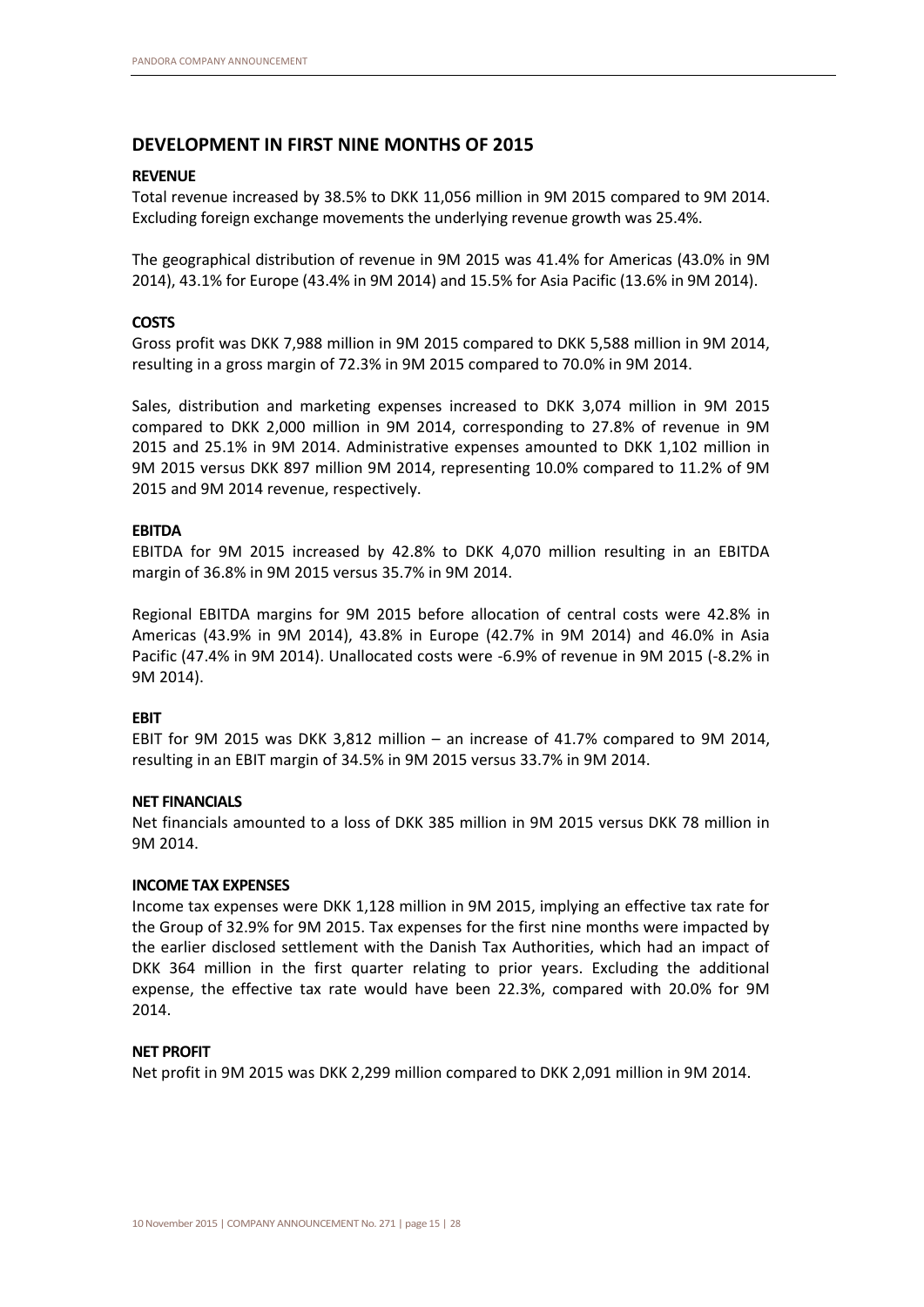# **MANAGEMENT STATEMENT**

The Board of Directors and the Executive Board have reviewed and approved the interim report of PANDORA A/S for the period 1 January - 30 September 2015.

The interim report, which has not been audited or reviewed by the Company's auditor, has been prepared in accordance with IAS 34 'Interim Financial Reporting', as adopted by the EU, and additional Danish interim reporting requirements for listed companies.

In our opinion, the interim report gives a true and fair view of the PANDORA Group's assets, liabilities and financial position at 30 September 2015, and of the results of the PANDORA Group's operations and cash flow for the period 1 January - 30 September 2015.

Further, in our opinion the Management's review p. 1-15 gives a true and fair review of the development in the Group's operations and financial matters, the result of the PANDORA Group for the period and the financial position as a whole, and describes the significant risks and uncertainties pertaining to the Group.

Copenhagen, 10 November 2015

# **EXECUTIVE BOARD**

Anders Colding Friis **Peter Vekslund** Chief Executive Officer Chief Financial Officer

# **BOARD OF DIRECTORS**

Peder Tuborgh Chairman

| Christian Frigast<br>Deputy Chairman | Allan Leighton<br>Deputy Chairman |
|--------------------------------------|-----------------------------------|
| Andrea Alvey                         | Per Bank                          |
| Anders Boyer-Søgaard                 | Bjørn Gulden                      |
| Michael Hauge Sørensen               | Ronica Wang                       |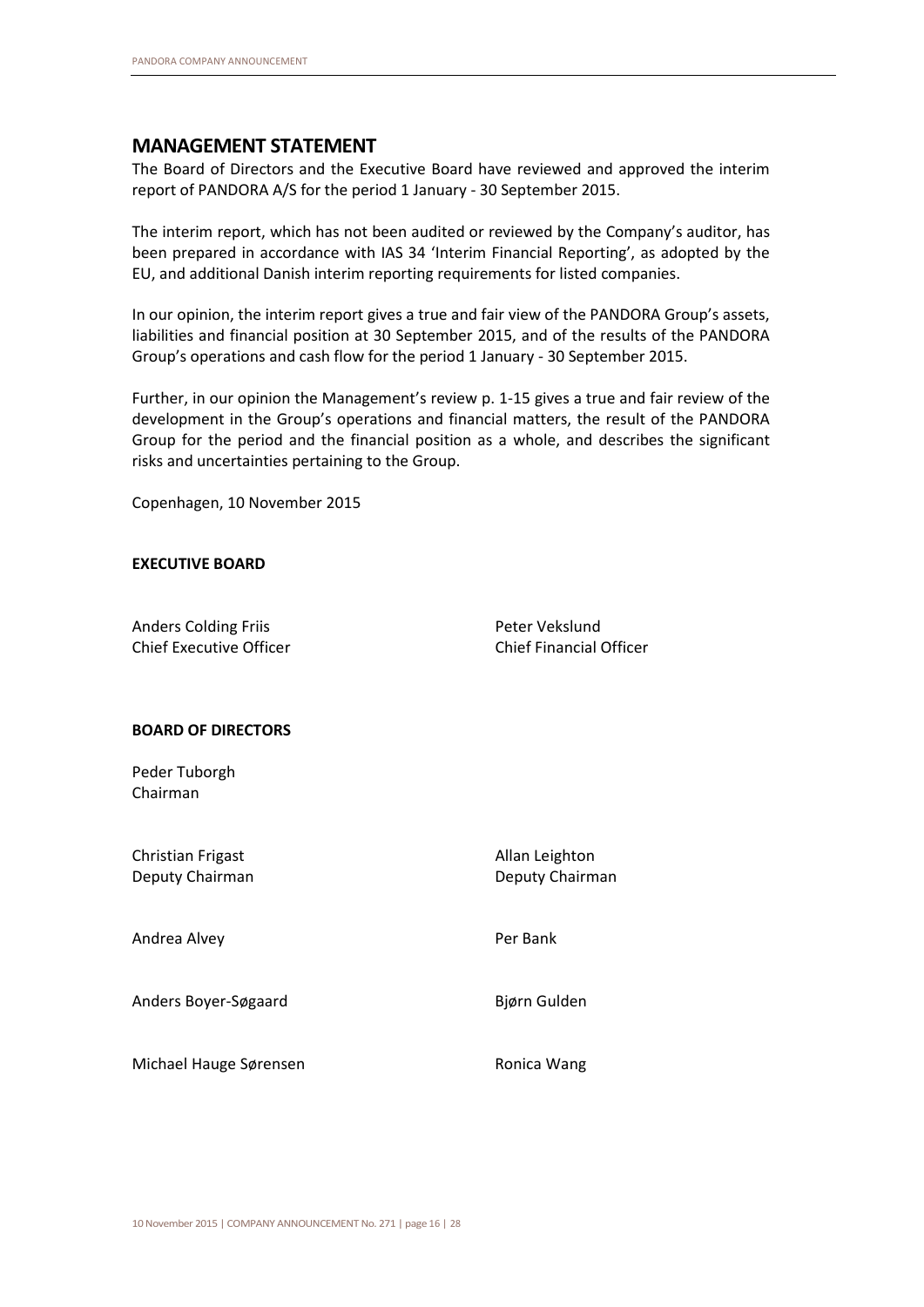# **FINANCIAL STATEMENTS**

## **Consolidated income statement**

| <b>DKK</b> million                         | <b>Notes</b> | Q3 2015      | Q3 2014 | 9M 2015  | 9M 2014  | FY 2014  |
|--------------------------------------------|--------------|--------------|---------|----------|----------|----------|
|                                            |              |              |         |          |          |          |
| Revenue                                    | 3            | 3,911        | 2,845   | 11,056   | 7,981    | 11,942   |
| Cost of sales                              |              | $-1,018$     | $-846$  | $-3,068$ | $-2,393$ | $-3,519$ |
| <b>Gross profit</b>                        |              | 2,893        | 1,999   | 7,988    | 5,588    | 8,423    |
|                                            |              |              |         |          |          |          |
| Sales, distribution and marketing expenses |              | $-1,167$     | $-699$  | $-3,074$ | $-2,000$ | $-3,100$ |
| Administrative expenses                    |              | $-387$       | $-337$  | $-1,102$ | $-897$   | $-1,251$ |
| <b>Operating profit</b>                    |              | 1,339        | 963     | 3,812    | 2,691    | 4,072    |
|                                            |              |              |         |          |          |          |
| Finance income                             |              | $\mathbf{1}$ | 4       | 47       | 13       | 14       |
| Finance costs                              |              | $-36$        | $-61$   | $-432$   | $-91$    | $-214$   |
| Profit before tax                          |              | 1,304        | 906     | 3,427    | 2,613    | 3,872    |
|                                            |              |              |         |          |          |          |
| Income tax expense                         |              | $-298$       | $-181$  | $-1,128$ | $-522$   | $-774$   |
| Net profit for the period                  |              | 1,006        | 725     | 2,299    | 2,091    | 3,098    |
|                                            |              |              |         |          |          |          |
| Earnings per share                         |              |              |         |          |          |          |
| Earnings per share, basic (DKK)            |              | 8.4          | 5.9     | 19.2     | 16.7     | 25.0     |
| Earnings per share, diluted (DKK)          |              | 8.4          | 5.8     | 19.1     | 16.6     | 24.7     |

## **Consolidated statement of comprehensive income**

| <b>DKK</b> million                                                  | Q3 2015 | Q3 2014 | 9M 2015 | 9M 2014 | FY 2014 |
|---------------------------------------------------------------------|---------|---------|---------|---------|---------|
|                                                                     |         |         |         |         |         |
| Net profit for the period                                           | 1,006   | 725     | 2,299   | 2,091   | 3,098   |
|                                                                     |         |         |         |         |         |
| Exchange rate differences on translation of foreign<br>subsidiaries | $-258$  | 314     | 134     | 392     | 537     |
| Value adjustment of hedging instruments                             | $-11$   | $-173$  | $-13$   | $-35$   | $-18$   |
| Tax on other comprehensive income                                   |         | 8       | 10      | 9       | 5       |
| Other comprehensive income, net of tax                              | $-269$  | 149     | 131     | 366     | 524     |
|                                                                     |         |         |         |         |         |
| Total comprehensive income for the period                           | 737     | 874     | 2,430   | 2,457   | 3,622   |
|                                                                     |         |         |         |         |         |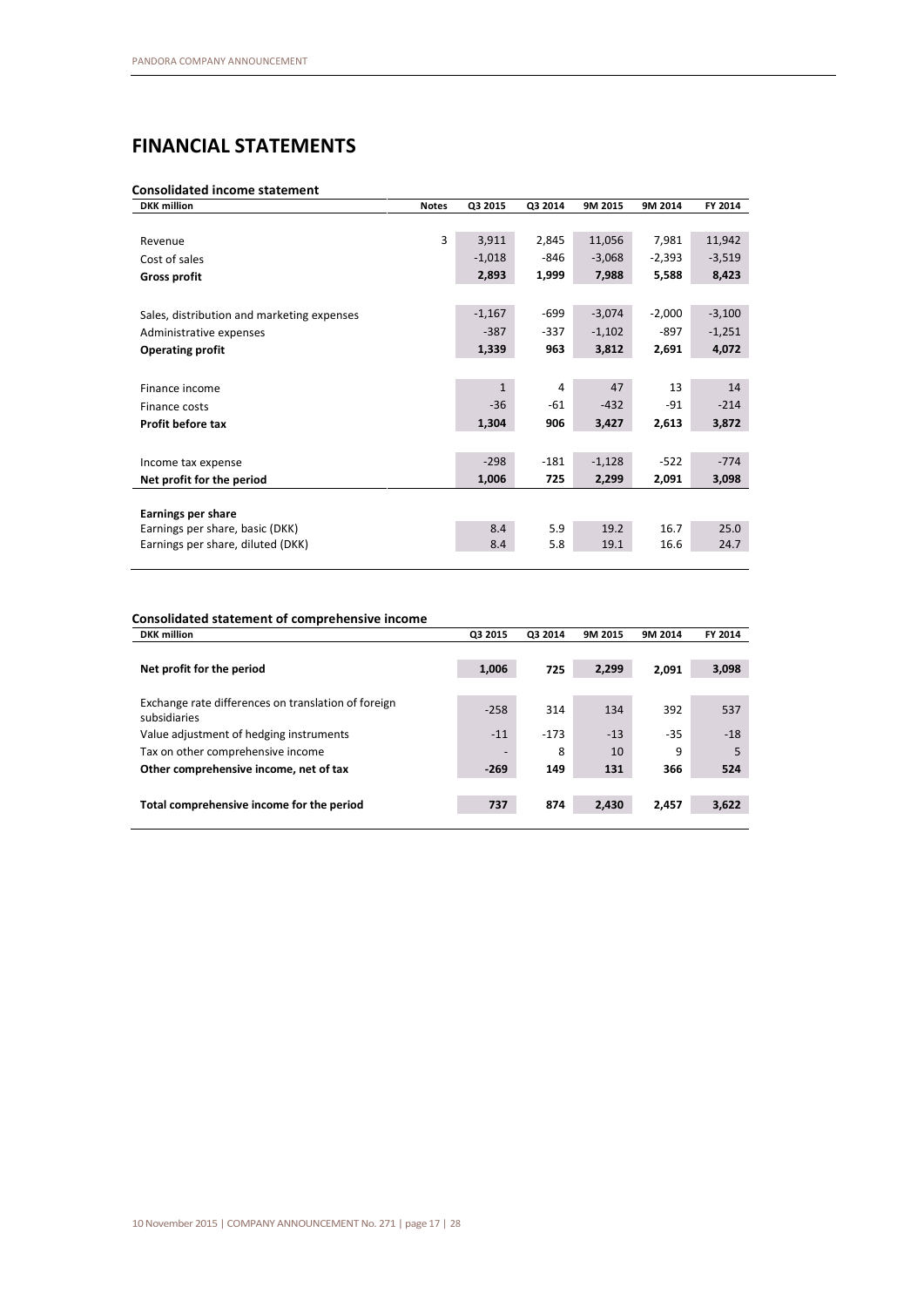# **Consolidated balance sheet**

| <b>ASSETS</b><br>Goodwill<br>2,382<br>2,057<br>2,080<br>1,057<br>1,053<br><b>Brand</b><br>1,053<br>223<br>Distribution network<br>276<br>268<br>Distribution rights<br>1,089<br>1,046<br>1,047<br>Other intangible assets<br>615<br>386<br>411<br>4,859<br><b>Total intangible assets</b><br>5,366<br>4,818<br>Property, plant and equipment<br>1,072<br>633<br>711<br>Deferred tax assets<br>610<br>465<br>407<br>Other non-current financial assets<br>143<br>84<br>99<br><b>Total non-current assets</b><br>7,191<br>6,000<br>6,076<br>2,584<br>2,126<br>Inventories<br>1,684<br>110<br>Financial instruments<br>99<br>1,392<br>Trade receivables<br>1,327<br>1,110<br>Tax receivable<br>308<br>94<br>52<br>786<br>404<br>Other receivables<br>352<br>Cash<br>548<br>455<br>1,131<br><b>Total current assets</b><br>5,728<br>4,354<br>4,480<br>12,919<br>10,354<br>10,556<br><b>Total assets</b><br><b>EQUITY AND LIABILITIES</b><br>122<br>128<br>128<br>Share capital<br>1,173<br>1,229<br>1,229<br>Share premium<br>$-3,209$<br>$-2,072$<br>$-2,679$<br>Treasury shares<br>571<br>729<br>860<br>Reserves<br>1,088<br>Proposed dividend<br>6,519<br>6,505<br>6,537<br>Retained earnings<br>7,032<br><b>Total equity</b><br>5,465<br>6,361<br>73<br>63<br>61<br>Provisions<br>Loans and borrowings<br>2,700<br>259<br>Deferred tax liabilities<br>436<br>548<br>430<br>Other non-current liabilities<br>57<br><b>Total non-current liabilities</b><br>870<br>491<br>3,266<br>699<br>512<br>Provisions<br>678<br>Loans and borrowings<br>23<br>205<br>10<br>292<br>Financial instruments<br>188<br>268<br>1,036<br>Trade payables<br>758<br>804<br>1,178<br>995<br>Income tax payable<br>643<br>Other payables<br>960<br>465<br>630<br><b>Total current liabilities</b><br>4,188<br>3,123<br>3,033<br>7,454<br>3,993<br><b>Total liabilities</b><br>3,524<br>12,919<br>10,354<br>10,556<br><b>Total equity and liabilities</b> | <b>DKK</b> million | 2015<br>30 September | 2014<br>30 September | 2014<br>31 December |
|-----------------------------------------------------------------------------------------------------------------------------------------------------------------------------------------------------------------------------------------------------------------------------------------------------------------------------------------------------------------------------------------------------------------------------------------------------------------------------------------------------------------------------------------------------------------------------------------------------------------------------------------------------------------------------------------------------------------------------------------------------------------------------------------------------------------------------------------------------------------------------------------------------------------------------------------------------------------------------------------------------------------------------------------------------------------------------------------------------------------------------------------------------------------------------------------------------------------------------------------------------------------------------------------------------------------------------------------------------------------------------------------------------------------------------------------------------------------------------------------------------------------------------------------------------------------------------------------------------------------------------------------------------------------------------------------------------------------------------------------------------------------------------------------------------------------------------------------------------------------------------------------------------------------------------------|--------------------|----------------------|----------------------|---------------------|
|                                                                                                                                                                                                                                                                                                                                                                                                                                                                                                                                                                                                                                                                                                                                                                                                                                                                                                                                                                                                                                                                                                                                                                                                                                                                                                                                                                                                                                                                                                                                                                                                                                                                                                                                                                                                                                                                                                                                   |                    |                      |                      |                     |
|                                                                                                                                                                                                                                                                                                                                                                                                                                                                                                                                                                                                                                                                                                                                                                                                                                                                                                                                                                                                                                                                                                                                                                                                                                                                                                                                                                                                                                                                                                                                                                                                                                                                                                                                                                                                                                                                                                                                   |                    |                      |                      |                     |
|                                                                                                                                                                                                                                                                                                                                                                                                                                                                                                                                                                                                                                                                                                                                                                                                                                                                                                                                                                                                                                                                                                                                                                                                                                                                                                                                                                                                                                                                                                                                                                                                                                                                                                                                                                                                                                                                                                                                   |                    |                      |                      |                     |
|                                                                                                                                                                                                                                                                                                                                                                                                                                                                                                                                                                                                                                                                                                                                                                                                                                                                                                                                                                                                                                                                                                                                                                                                                                                                                                                                                                                                                                                                                                                                                                                                                                                                                                                                                                                                                                                                                                                                   |                    |                      |                      |                     |
|                                                                                                                                                                                                                                                                                                                                                                                                                                                                                                                                                                                                                                                                                                                                                                                                                                                                                                                                                                                                                                                                                                                                                                                                                                                                                                                                                                                                                                                                                                                                                                                                                                                                                                                                                                                                                                                                                                                                   |                    |                      |                      |                     |
|                                                                                                                                                                                                                                                                                                                                                                                                                                                                                                                                                                                                                                                                                                                                                                                                                                                                                                                                                                                                                                                                                                                                                                                                                                                                                                                                                                                                                                                                                                                                                                                                                                                                                                                                                                                                                                                                                                                                   |                    |                      |                      |                     |
|                                                                                                                                                                                                                                                                                                                                                                                                                                                                                                                                                                                                                                                                                                                                                                                                                                                                                                                                                                                                                                                                                                                                                                                                                                                                                                                                                                                                                                                                                                                                                                                                                                                                                                                                                                                                                                                                                                                                   |                    |                      |                      |                     |
|                                                                                                                                                                                                                                                                                                                                                                                                                                                                                                                                                                                                                                                                                                                                                                                                                                                                                                                                                                                                                                                                                                                                                                                                                                                                                                                                                                                                                                                                                                                                                                                                                                                                                                                                                                                                                                                                                                                                   |                    |                      |                      |                     |
|                                                                                                                                                                                                                                                                                                                                                                                                                                                                                                                                                                                                                                                                                                                                                                                                                                                                                                                                                                                                                                                                                                                                                                                                                                                                                                                                                                                                                                                                                                                                                                                                                                                                                                                                                                                                                                                                                                                                   |                    |                      |                      |                     |
|                                                                                                                                                                                                                                                                                                                                                                                                                                                                                                                                                                                                                                                                                                                                                                                                                                                                                                                                                                                                                                                                                                                                                                                                                                                                                                                                                                                                                                                                                                                                                                                                                                                                                                                                                                                                                                                                                                                                   |                    |                      |                      |                     |
|                                                                                                                                                                                                                                                                                                                                                                                                                                                                                                                                                                                                                                                                                                                                                                                                                                                                                                                                                                                                                                                                                                                                                                                                                                                                                                                                                                                                                                                                                                                                                                                                                                                                                                                                                                                                                                                                                                                                   |                    |                      |                      |                     |
|                                                                                                                                                                                                                                                                                                                                                                                                                                                                                                                                                                                                                                                                                                                                                                                                                                                                                                                                                                                                                                                                                                                                                                                                                                                                                                                                                                                                                                                                                                                                                                                                                                                                                                                                                                                                                                                                                                                                   |                    |                      |                      |                     |
|                                                                                                                                                                                                                                                                                                                                                                                                                                                                                                                                                                                                                                                                                                                                                                                                                                                                                                                                                                                                                                                                                                                                                                                                                                                                                                                                                                                                                                                                                                                                                                                                                                                                                                                                                                                                                                                                                                                                   |                    |                      |                      |                     |
|                                                                                                                                                                                                                                                                                                                                                                                                                                                                                                                                                                                                                                                                                                                                                                                                                                                                                                                                                                                                                                                                                                                                                                                                                                                                                                                                                                                                                                                                                                                                                                                                                                                                                                                                                                                                                                                                                                                                   |                    |                      |                      |                     |
|                                                                                                                                                                                                                                                                                                                                                                                                                                                                                                                                                                                                                                                                                                                                                                                                                                                                                                                                                                                                                                                                                                                                                                                                                                                                                                                                                                                                                                                                                                                                                                                                                                                                                                                                                                                                                                                                                                                                   |                    |                      |                      |                     |
|                                                                                                                                                                                                                                                                                                                                                                                                                                                                                                                                                                                                                                                                                                                                                                                                                                                                                                                                                                                                                                                                                                                                                                                                                                                                                                                                                                                                                                                                                                                                                                                                                                                                                                                                                                                                                                                                                                                                   |                    |                      |                      |                     |
|                                                                                                                                                                                                                                                                                                                                                                                                                                                                                                                                                                                                                                                                                                                                                                                                                                                                                                                                                                                                                                                                                                                                                                                                                                                                                                                                                                                                                                                                                                                                                                                                                                                                                                                                                                                                                                                                                                                                   |                    |                      |                      |                     |
|                                                                                                                                                                                                                                                                                                                                                                                                                                                                                                                                                                                                                                                                                                                                                                                                                                                                                                                                                                                                                                                                                                                                                                                                                                                                                                                                                                                                                                                                                                                                                                                                                                                                                                                                                                                                                                                                                                                                   |                    |                      |                      |                     |
|                                                                                                                                                                                                                                                                                                                                                                                                                                                                                                                                                                                                                                                                                                                                                                                                                                                                                                                                                                                                                                                                                                                                                                                                                                                                                                                                                                                                                                                                                                                                                                                                                                                                                                                                                                                                                                                                                                                                   |                    |                      |                      |                     |
|                                                                                                                                                                                                                                                                                                                                                                                                                                                                                                                                                                                                                                                                                                                                                                                                                                                                                                                                                                                                                                                                                                                                                                                                                                                                                                                                                                                                                                                                                                                                                                                                                                                                                                                                                                                                                                                                                                                                   |                    |                      |                      |                     |
|                                                                                                                                                                                                                                                                                                                                                                                                                                                                                                                                                                                                                                                                                                                                                                                                                                                                                                                                                                                                                                                                                                                                                                                                                                                                                                                                                                                                                                                                                                                                                                                                                                                                                                                                                                                                                                                                                                                                   |                    |                      |                      |                     |
|                                                                                                                                                                                                                                                                                                                                                                                                                                                                                                                                                                                                                                                                                                                                                                                                                                                                                                                                                                                                                                                                                                                                                                                                                                                                                                                                                                                                                                                                                                                                                                                                                                                                                                                                                                                                                                                                                                                                   |                    |                      |                      |                     |
|                                                                                                                                                                                                                                                                                                                                                                                                                                                                                                                                                                                                                                                                                                                                                                                                                                                                                                                                                                                                                                                                                                                                                                                                                                                                                                                                                                                                                                                                                                                                                                                                                                                                                                                                                                                                                                                                                                                                   |                    |                      |                      |                     |
|                                                                                                                                                                                                                                                                                                                                                                                                                                                                                                                                                                                                                                                                                                                                                                                                                                                                                                                                                                                                                                                                                                                                                                                                                                                                                                                                                                                                                                                                                                                                                                                                                                                                                                                                                                                                                                                                                                                                   |                    |                      |                      |                     |
|                                                                                                                                                                                                                                                                                                                                                                                                                                                                                                                                                                                                                                                                                                                                                                                                                                                                                                                                                                                                                                                                                                                                                                                                                                                                                                                                                                                                                                                                                                                                                                                                                                                                                                                                                                                                                                                                                                                                   |                    |                      |                      |                     |
|                                                                                                                                                                                                                                                                                                                                                                                                                                                                                                                                                                                                                                                                                                                                                                                                                                                                                                                                                                                                                                                                                                                                                                                                                                                                                                                                                                                                                                                                                                                                                                                                                                                                                                                                                                                                                                                                                                                                   |                    |                      |                      |                     |
|                                                                                                                                                                                                                                                                                                                                                                                                                                                                                                                                                                                                                                                                                                                                                                                                                                                                                                                                                                                                                                                                                                                                                                                                                                                                                                                                                                                                                                                                                                                                                                                                                                                                                                                                                                                                                                                                                                                                   |                    |                      |                      |                     |
|                                                                                                                                                                                                                                                                                                                                                                                                                                                                                                                                                                                                                                                                                                                                                                                                                                                                                                                                                                                                                                                                                                                                                                                                                                                                                                                                                                                                                                                                                                                                                                                                                                                                                                                                                                                                                                                                                                                                   |                    |                      |                      |                     |
|                                                                                                                                                                                                                                                                                                                                                                                                                                                                                                                                                                                                                                                                                                                                                                                                                                                                                                                                                                                                                                                                                                                                                                                                                                                                                                                                                                                                                                                                                                                                                                                                                                                                                                                                                                                                                                                                                                                                   |                    |                      |                      |                     |
|                                                                                                                                                                                                                                                                                                                                                                                                                                                                                                                                                                                                                                                                                                                                                                                                                                                                                                                                                                                                                                                                                                                                                                                                                                                                                                                                                                                                                                                                                                                                                                                                                                                                                                                                                                                                                                                                                                                                   |                    |                      |                      |                     |
|                                                                                                                                                                                                                                                                                                                                                                                                                                                                                                                                                                                                                                                                                                                                                                                                                                                                                                                                                                                                                                                                                                                                                                                                                                                                                                                                                                                                                                                                                                                                                                                                                                                                                                                                                                                                                                                                                                                                   |                    |                      |                      |                     |
|                                                                                                                                                                                                                                                                                                                                                                                                                                                                                                                                                                                                                                                                                                                                                                                                                                                                                                                                                                                                                                                                                                                                                                                                                                                                                                                                                                                                                                                                                                                                                                                                                                                                                                                                                                                                                                                                                                                                   |                    |                      |                      |                     |
|                                                                                                                                                                                                                                                                                                                                                                                                                                                                                                                                                                                                                                                                                                                                                                                                                                                                                                                                                                                                                                                                                                                                                                                                                                                                                                                                                                                                                                                                                                                                                                                                                                                                                                                                                                                                                                                                                                                                   |                    |                      |                      |                     |
|                                                                                                                                                                                                                                                                                                                                                                                                                                                                                                                                                                                                                                                                                                                                                                                                                                                                                                                                                                                                                                                                                                                                                                                                                                                                                                                                                                                                                                                                                                                                                                                                                                                                                                                                                                                                                                                                                                                                   |                    |                      |                      |                     |
|                                                                                                                                                                                                                                                                                                                                                                                                                                                                                                                                                                                                                                                                                                                                                                                                                                                                                                                                                                                                                                                                                                                                                                                                                                                                                                                                                                                                                                                                                                                                                                                                                                                                                                                                                                                                                                                                                                                                   |                    |                      |                      |                     |
|                                                                                                                                                                                                                                                                                                                                                                                                                                                                                                                                                                                                                                                                                                                                                                                                                                                                                                                                                                                                                                                                                                                                                                                                                                                                                                                                                                                                                                                                                                                                                                                                                                                                                                                                                                                                                                                                                                                                   |                    |                      |                      |                     |
|                                                                                                                                                                                                                                                                                                                                                                                                                                                                                                                                                                                                                                                                                                                                                                                                                                                                                                                                                                                                                                                                                                                                                                                                                                                                                                                                                                                                                                                                                                                                                                                                                                                                                                                                                                                                                                                                                                                                   |                    |                      |                      |                     |
|                                                                                                                                                                                                                                                                                                                                                                                                                                                                                                                                                                                                                                                                                                                                                                                                                                                                                                                                                                                                                                                                                                                                                                                                                                                                                                                                                                                                                                                                                                                                                                                                                                                                                                                                                                                                                                                                                                                                   |                    |                      |                      |                     |
|                                                                                                                                                                                                                                                                                                                                                                                                                                                                                                                                                                                                                                                                                                                                                                                                                                                                                                                                                                                                                                                                                                                                                                                                                                                                                                                                                                                                                                                                                                                                                                                                                                                                                                                                                                                                                                                                                                                                   |                    |                      |                      |                     |
|                                                                                                                                                                                                                                                                                                                                                                                                                                                                                                                                                                                                                                                                                                                                                                                                                                                                                                                                                                                                                                                                                                                                                                                                                                                                                                                                                                                                                                                                                                                                                                                                                                                                                                                                                                                                                                                                                                                                   |                    |                      |                      |                     |
|                                                                                                                                                                                                                                                                                                                                                                                                                                                                                                                                                                                                                                                                                                                                                                                                                                                                                                                                                                                                                                                                                                                                                                                                                                                                                                                                                                                                                                                                                                                                                                                                                                                                                                                                                                                                                                                                                                                                   |                    |                      |                      |                     |
|                                                                                                                                                                                                                                                                                                                                                                                                                                                                                                                                                                                                                                                                                                                                                                                                                                                                                                                                                                                                                                                                                                                                                                                                                                                                                                                                                                                                                                                                                                                                                                                                                                                                                                                                                                                                                                                                                                                                   |                    |                      |                      |                     |
|                                                                                                                                                                                                                                                                                                                                                                                                                                                                                                                                                                                                                                                                                                                                                                                                                                                                                                                                                                                                                                                                                                                                                                                                                                                                                                                                                                                                                                                                                                                                                                                                                                                                                                                                                                                                                                                                                                                                   |                    |                      |                      |                     |
|                                                                                                                                                                                                                                                                                                                                                                                                                                                                                                                                                                                                                                                                                                                                                                                                                                                                                                                                                                                                                                                                                                                                                                                                                                                                                                                                                                                                                                                                                                                                                                                                                                                                                                                                                                                                                                                                                                                                   |                    |                      |                      |                     |
|                                                                                                                                                                                                                                                                                                                                                                                                                                                                                                                                                                                                                                                                                                                                                                                                                                                                                                                                                                                                                                                                                                                                                                                                                                                                                                                                                                                                                                                                                                                                                                                                                                                                                                                                                                                                                                                                                                                                   |                    |                      |                      |                     |
|                                                                                                                                                                                                                                                                                                                                                                                                                                                                                                                                                                                                                                                                                                                                                                                                                                                                                                                                                                                                                                                                                                                                                                                                                                                                                                                                                                                                                                                                                                                                                                                                                                                                                                                                                                                                                                                                                                                                   |                    |                      |                      |                     |
|                                                                                                                                                                                                                                                                                                                                                                                                                                                                                                                                                                                                                                                                                                                                                                                                                                                                                                                                                                                                                                                                                                                                                                                                                                                                                                                                                                                                                                                                                                                                                                                                                                                                                                                                                                                                                                                                                                                                   |                    |                      |                      |                     |
|                                                                                                                                                                                                                                                                                                                                                                                                                                                                                                                                                                                                                                                                                                                                                                                                                                                                                                                                                                                                                                                                                                                                                                                                                                                                                                                                                                                                                                                                                                                                                                                                                                                                                                                                                                                                                                                                                                                                   |                    |                      |                      |                     |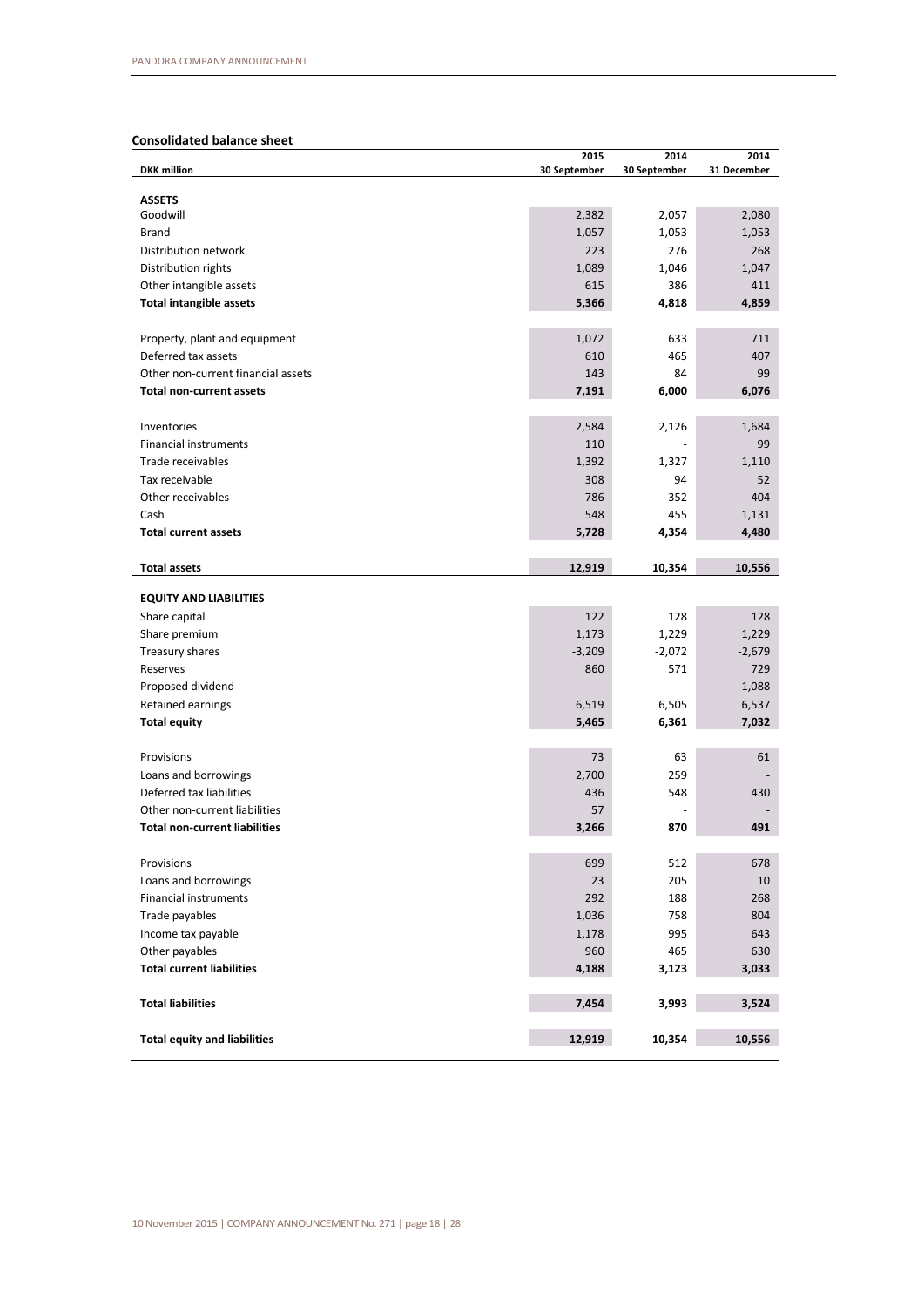## **Consolidated statement of changes in equity**

| <b>DKK</b> million                                                                                                                                                                    | Share<br>capital                 | Share<br>Premium | <b>Treasury</b><br>shares | <b>Translation</b><br>reserve | Hedge<br>reserve | Proposed<br>dividend | Retained<br>earnings | Total<br>equity   |
|---------------------------------------------------------------------------------------------------------------------------------------------------------------------------------------|----------------------------------|------------------|---------------------------|-------------------------------|------------------|----------------------|----------------------|-------------------|
| Equity at 1 January 2015                                                                                                                                                              | 128                              | 1,229            | $-2,679$                  | 885                           | $-156$           | 1,088                | 6,537                | 7,032             |
| Net profit for the period                                                                                                                                                             |                                  |                  |                           |                               |                  |                      | 2,299                | 2,299             |
| Exchange rate differences on                                                                                                                                                          |                                  |                  |                           |                               |                  |                      |                      |                   |
| translation of foreign<br>subsidiaries                                                                                                                                                |                                  |                  |                           | 134                           |                  |                      |                      | 134               |
| Value adjustment of hedging<br>instruments                                                                                                                                            |                                  |                  |                           |                               | $-13$            |                      |                      | $-13$             |
| Tax on other comprehensive<br>income                                                                                                                                                  |                                  |                  |                           |                               | 10               |                      |                      | 10                |
| Other comprehensive income,                                                                                                                                                           |                                  |                  |                           |                               |                  |                      |                      |                   |
| net of tax                                                                                                                                                                            |                                  |                  |                           | 134                           | $-3$             |                      |                      | 131               |
| Total comprehensive income<br>for the period                                                                                                                                          |                                  |                  |                           | 134                           | $-3$             |                      | 2,299                | 2,430             |
| Share-based payments                                                                                                                                                                  | $\overline{\phantom{a}}$         | ÷,               | 266                       |                               |                  |                      | $-218$               | 48                |
| Purchase of treasury shares                                                                                                                                                           | $\overline{\phantom{a}}$         |                  | $-2,957$                  |                               |                  |                      |                      | $-2,957$          |
| Reduction of share capital                                                                                                                                                            | -6                               | -56              | 2,161                     |                               |                  |                      | $-2,099$             |                   |
| Dividend paid<br><b>Equity at 30 September 2015</b>                                                                                                                                   | 122                              | 1,173            | $-3,209$                  | 1,019                         | $-159$           | $-1,088$             | 6,519                | $-1,088$<br>5,465 |
|                                                                                                                                                                                       |                                  |                  |                           |                               |                  |                      |                      |                   |
| Equity at 1 January 2014                                                                                                                                                              | 130                              | 1,248            | $-738$                    | 348                           | $-143$           | 823                  | 4,794                | 6,462             |
| Net profit for the period                                                                                                                                                             |                                  |                  |                           |                               |                  |                      | 2,091                |                   |
| Exchange rate differences on                                                                                                                                                          |                                  |                  |                           |                               |                  |                      |                      | 2,091             |
|                                                                                                                                                                                       |                                  |                  |                           |                               |                  |                      |                      |                   |
|                                                                                                                                                                                       |                                  |                  |                           | 392                           |                  |                      |                      |                   |
|                                                                                                                                                                                       |                                  |                  |                           |                               | $-35$            |                      |                      |                   |
| translation of foreign<br>subsidiaries<br>Value adjustment of hedging<br>instruments<br>Tax on other comprehensive<br>income                                                          |                                  |                  |                           |                               | 9                |                      |                      | 392<br>$-35$<br>9 |
|                                                                                                                                                                                       |                                  |                  |                           | 392                           | $-26$            |                      |                      |                   |
|                                                                                                                                                                                       |                                  |                  |                           | 392                           | $-26$            |                      | 2,091                | 366<br>2,457      |
|                                                                                                                                                                                       |                                  | L.               | 35                        |                               |                  |                      | 19                   |                   |
| Other comprehensive income,<br>net of tax<br><b>Total comprehensive income</b><br>for the period<br>Share-based payments<br>Purchase of treasury shares<br>Reduction of share capital | $\overline{\phantom{a}}$<br>$-2$ | ÷,<br>$-19$      | $-1,792$<br>423           |                               |                  | $\blacksquare$       | $-402$               | 54<br>$-1,792$    |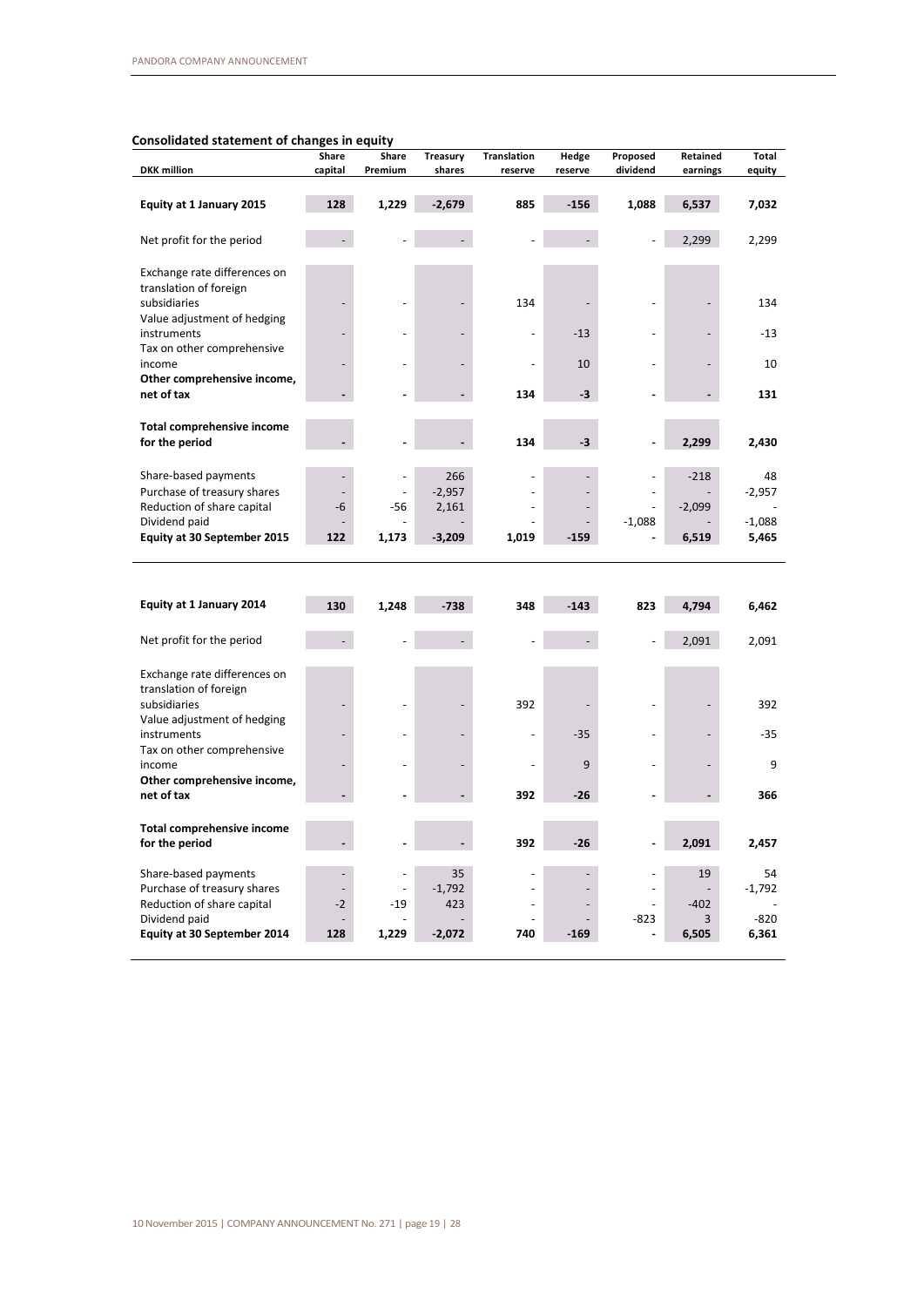# **Consolidated cash flow statement**

| <b>DKK</b> million                                        | Q3 2015   | Q3 2014                  | 9M 2015  | 9M 2014  | FY 2014        |
|-----------------------------------------------------------|-----------|--------------------------|----------|----------|----------------|
| Profit before tax                                         | 1,304     | 906                      | 3,427    | 2,613    | 3,872          |
| Finance income                                            | $-1$      | $-4$                     | $-47$    | -13      | $-14$          |
| Finance costs                                             | 36        | 61                       | 432      | 91       | 214            |
| Amortisation, depreciation and impairment losses          | 115       | 57                       | 258      | 159      | 222            |
| Share-based payments                                      | 17        | 30                       | 55       | 54       | 71             |
| Change in inventories                                     | $-476$    | $-219$                   | $-765$   | $-387$   | 91             |
| Change in receivables                                     | $-466$    | $-282$                   | $-570$   | -3       | 63             |
| Change in payables and other liabilities                  | 127       | 419                      | 329      | 300      | 795            |
| Other non-cash adjustments                                | 11        | $-199$                   | $-327$   | $-109$   | $-208$         |
| Interest etc. received                                    | $1\,$     | 5                        | 2        | 6        | $\overline{7}$ |
| Interest etc. paid                                        |           | -9                       | $-83$    | $-22$    | $-30$          |
| Income tax paid                                           | $-74$     | -54                      | $-1,046$ | $-234$   | $-761$         |
| Cash flows from operating activities                      | 594       | 711                      | 1,665    | 2,455    | 4,322          |
| Acquisitions of subsidiaries and activities, net of cash  |           |                          |          |          |                |
| acquired                                                  | $-2$      | $-159$                   | $-241$   | $-162$   | $-174$         |
| Divestment of businesses                                  |           | 19                       | 29       | 19       | 19             |
| Purchase of intangible assets                             | $-165$    | $-57$                    | $-301$   | $-104$   | $-164$         |
| Purchase of property, plant and equipment                 | $-174$    | $-78$                    | $-444$   | $-175$   | $-291$         |
| Change in other non-current assets                        | $-5$      | $-14$                    | $-42$    | $-31$    | -45            |
| Proceeds from sale of property, plant and equipment       | 14        | 1                        | 26       | 2        | 23             |
| Cash flows from investing activities                      | $-332$    | $-288$                   | $-973$   | -451     | $-632$         |
|                                                           |           |                          |          |          |                |
| Capital increase including share premium, net             | $-1$      |                          |          |          |                |
| Dividend paid                                             |           | $\overline{\phantom{a}}$ | $-1,088$ | $-820$   | $-820$         |
| Purchase of treasury shares                               | $-1,405$  | -817                     | $-2,957$ | $-1,792$ | $-2,402$       |
| Proceeds from loans and borrowings                        | 1,359     | 250                      | 3,163    | 260      | 560            |
| Repayment of loans and borrowings                         | $-273$    | 132                      | $-391$   | 103      | $-597$         |
| Cash flows from financing activities                      | $-320$    | -435                     | $-1,273$ | $-2,249$ | $-3,259$       |
| Net increase (decrease) in cash                           | $-58$     | $-12$                    | $-581$   | $-245$   | 431            |
|                                                           |           |                          |          |          |                |
| Cash at beginning of period                               | 611       | 457                      | 1,131    | 686      | 686            |
| Net exchange differences                                  | -5        | 10                       | $-2$     | 14       | 14             |
| Net increase (decrease) in cash                           | $-58$     | $-12$                    | $-581$   | $-245$   | 431            |
| Cash at end of period                                     | 548       | 455                      | 548      | 455      | 1,131          |
|                                                           |           |                          |          |          |                |
| Cash flows from operating activities                      | 594       | 711                      | 1,665    | 2,455    | 4,322          |
| - Interest etc. received                                  | $\cdot$ 1 | -5                       | $-2$     | -6       | $-7$           |
| - Interest etc. paid                                      |           | 9                        | 83       | 22       | 30             |
| Cash flows from investing activities                      | $-332$    | $-288$                   | $-973$   | $-451$   | $-632$         |
| - Acquisition of subsidiaries and activities, net of cash |           |                          |          |          |                |
| acquired<br>- Divestment of businesses                    | 2         | 159                      | 241      | 162      | 174            |
| Free cash flow                                            |           | $-19$                    | $-29$    | -19      | $-19$          |
|                                                           | 263       | 567                      | 985      | 2,163    | 3,868          |
| <b>Unutilised credit facilities</b>                       | 2,773     | 3,607                    | 2,773    | 3,607    | 3,677          |

The above cannot be derived directly from the income statement and the balance sheet.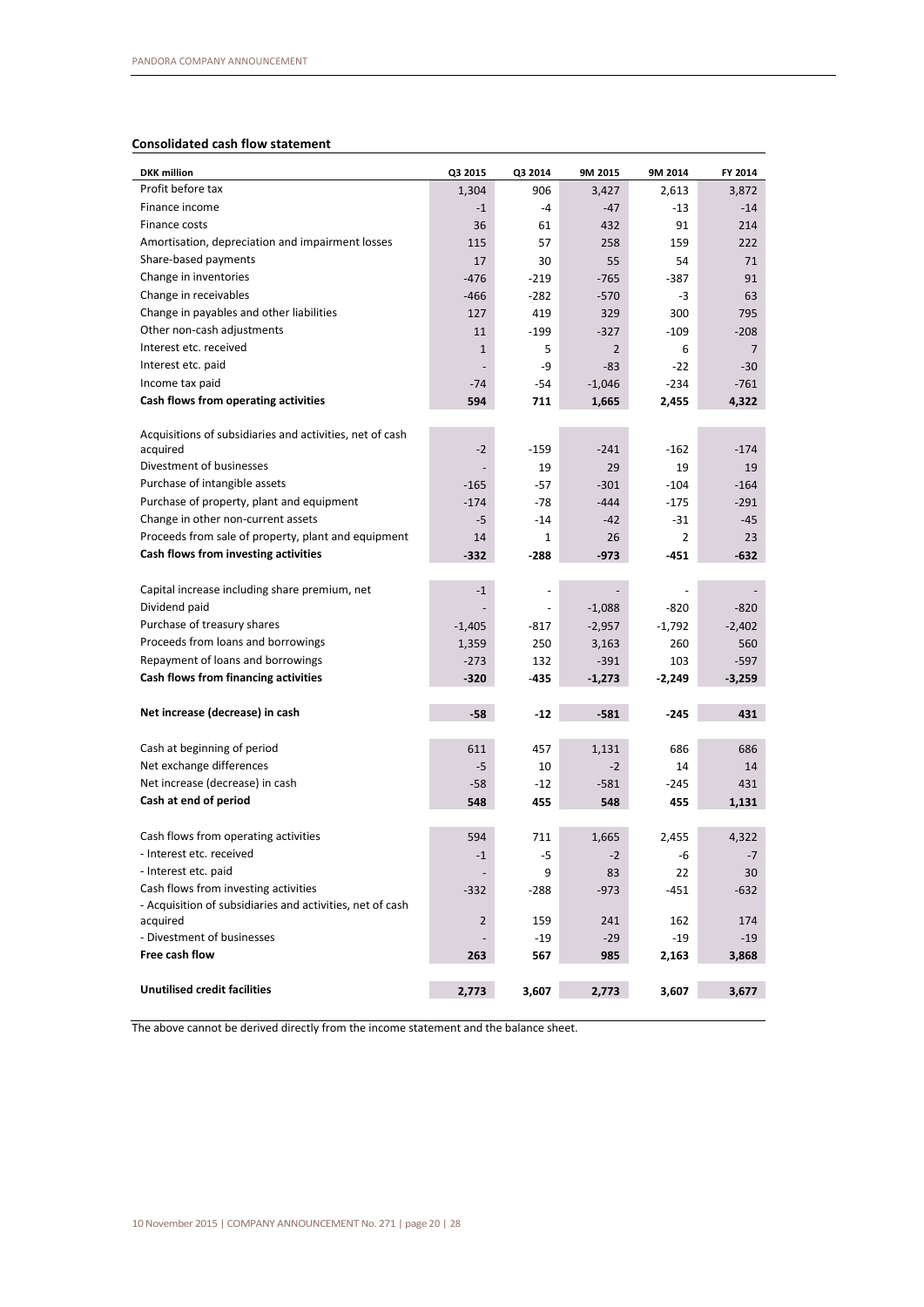# **NOTES**

#### **NOTE 1 – Accounting policies**

The present unaudited interim financial report has been prepared in accordance with IAS 34 'Interim Financial Reporting' as endorsed by the European Union and accounting policies set out in the Annual Report 2014 of PANDORA.

Furthermore, the interim financial report and Management's review are prepared in accordance with additional Danish disclosure requirements for interim reports of listed companies.

PANDORA has adopted all new or amended standards (IFRS) and interpretations (IFRIC) as endorsed by the EU and which are effective for the financial year 2015. These IFRSs have not had any significant impact on the Group's interim financial report.

#### **NOTE 2 – Significant accounting estimates and judgements**

In preparing the consolidated financial statements, Management makes various accounting estimates and assumptions, which form the basis of presentation, recognition and measurement of PANDORA's assets and liabilities.

All significant accounting estimates and judgements are consistent with the description in the Annual Report 2014. See descriptions in the individual notes to the consolidated financial statement in the Annual Report 2014.

#### **NOTE 3 - Operating segment information**

PANDORA's segment reporting is based on geography. The three reporting segments are Americas, Europe and Asia Pacific. Europe includes export to countries in Africa, India and the Middle East.

Each country in which PANDORA has an office is an operating segment. Based on the management structure the operating segments have been aggregated into three reporting segments. In all segments PANDORA sell jewellery for women crafted in the Thai facilities and use owned and operated stores, franchises and/or distributors as appropriate. The operating segments within each reporting segment are deemed to have similar economic characteristics i.e. are expected to have similar average gross margins in the long term.

For information on revenue from the different products and sale channels reference is made to the Management Review.

Management monitors the segment profit of the operating segments separately for the purpose of making decisions about resource allocation and performance management. Segment profit is measured consistently with the operating profit in the consolidated financial statements before noncurrent assets are amortised/depreciated (EBITDA).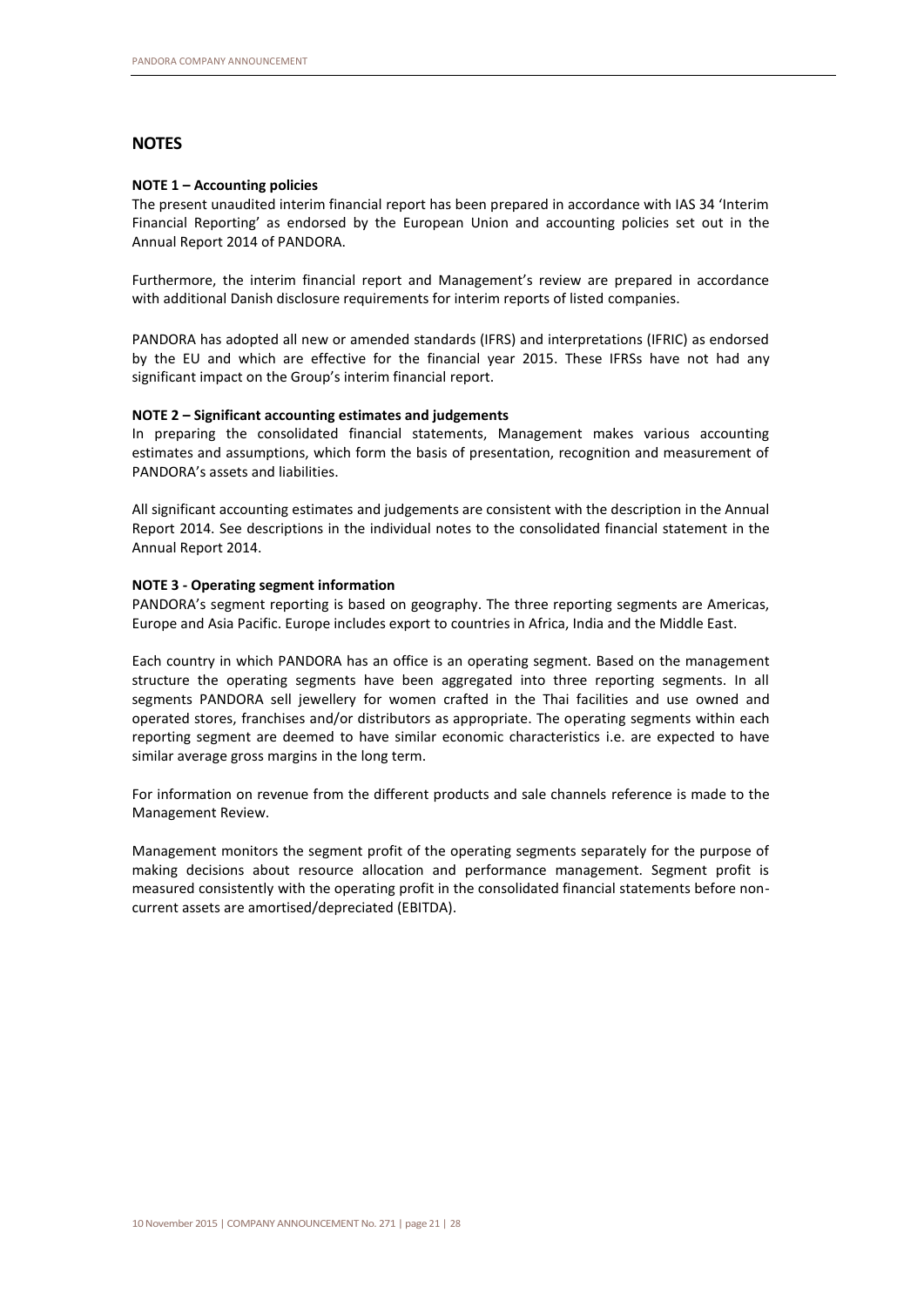#### **NOTE 3 - Operating segment information, continued**

| <b>DKK</b> million                               | Americas | Europe | Asia<br>Pacific | Unallocated<br>costs     | Total<br>Group |
|--------------------------------------------------|----------|--------|-----------------|--------------------------|----------------|
|                                                  |          |        |                 |                          |                |
| Q3 2015                                          |          |        |                 |                          |                |
| External revenue                                 | 1,429    | 1,879  | 603             | $\overline{\phantom{a}}$ | 3,911          |
| Segment profit (EBITDA)                          | 594      | 902    | 225             | $-267$                   | 1,454          |
| Amortisation, depreciation and impairment losses |          |        |                 |                          | $-115$         |
| Consolidated operating profit (EBIT)             |          |        |                 |                          | 1,339          |
|                                                  |          |        |                 |                          |                |
| Q3 2014                                          |          |        |                 |                          |                |
| External revenue                                 | 1,165    | 1,335  | 345             | $\overline{\phantom{a}}$ | 2,845          |
| Segment profit (EBITDA)                          | 481      | 638    | 156             | $-255$                   | 1,020          |
| Amortisation, depreciation and impairment losses |          |        |                 |                          | $-57$          |
| Consolidated operating profit (EBIT)             |          |        |                 |                          | 963            |

|                                                  |          |        | Asia    | <b>Unallocated</b>       | Total  |
|--------------------------------------------------|----------|--------|---------|--------------------------|--------|
| <b>DKK</b> million                               | Americas | Europe | Pacific | costs                    | Group  |
|                                                  |          |        |         |                          |        |
| 9M 2015                                          |          |        |         |                          |        |
| External revenue                                 | 4,580    | 4,764  | 1,712   | $\overline{\phantom{a}}$ | 11,056 |
| Segment profit (EBITDA)                          | 1,960    | 2,086  | 788     | $-764$                   | 4,070  |
| Amortisation, depreciation and impairment losses |          |        |         |                          | $-258$ |
| <b>Consolidated EBIT</b>                         |          |        |         |                          | 3,812  |
|                                                  |          |        |         |                          |        |
| 9M 2014                                          |          |        |         |                          |        |
| <b>External revenue</b>                          | 3,432    | 3,463  | 1,086   | $\overline{\phantom{a}}$ | 7,981  |
| Segment profit (EBITDA)                          | 1,507    | 1,479  | 515     | $-651$                   | 2,850  |
| Amortisation, depreciation and impairment losses |          |        |         |                          | $-159$ |
| <b>Consolidated EBIT</b>                         |          |        |         |                          | 2,691  |
|                                                  |          |        |         |                          |        |

| <b>DKK</b> million              | Q3 2015 | Q3 2014 | 9M 2015 | 9M 2014 |
|---------------------------------|---------|---------|---------|---------|
|                                 |         |         |         |         |
| Revenue per product group       |         |         |         |         |
| Charms                          | 2,428   | 1,788   | 7,265   | 5,277   |
| Silver and gold charm bracelets | 422     | 388     | 1,204   | 962     |
| Rings                           | 616     | 344     | 1,403   | 837     |
| Other jewellery                 | 445     | 325     | 1,184   | 905     |
| <b>Total revenue</b>            | 3,911   | 2,845   | 11,056  | 7,981   |
|                                 |         |         |         |         |

# **NOTE 4 – Seasonality of operations**

Due to the seasonal nature of the jewellery business, higher revenue is historically realised in the second half of the year.

#### **NOTE 5 – Financial risks**

PANDORA's overall risk exposure and financial risks, including risks related to commodity prices, foreign currency, credit, liquidity and interest rate, are unchanged compared to the disclosures in note 4.4 in the consolidated financial statement in the Annual Report 2014.

## **NOTE 6 – Financial instruments**

Financial instruments are measured at fair value and in accordance with level 2 in the fair value hierarchy (IFRS 7), see note 4.3 to the consolidated financial statement in the Annual Report 2014.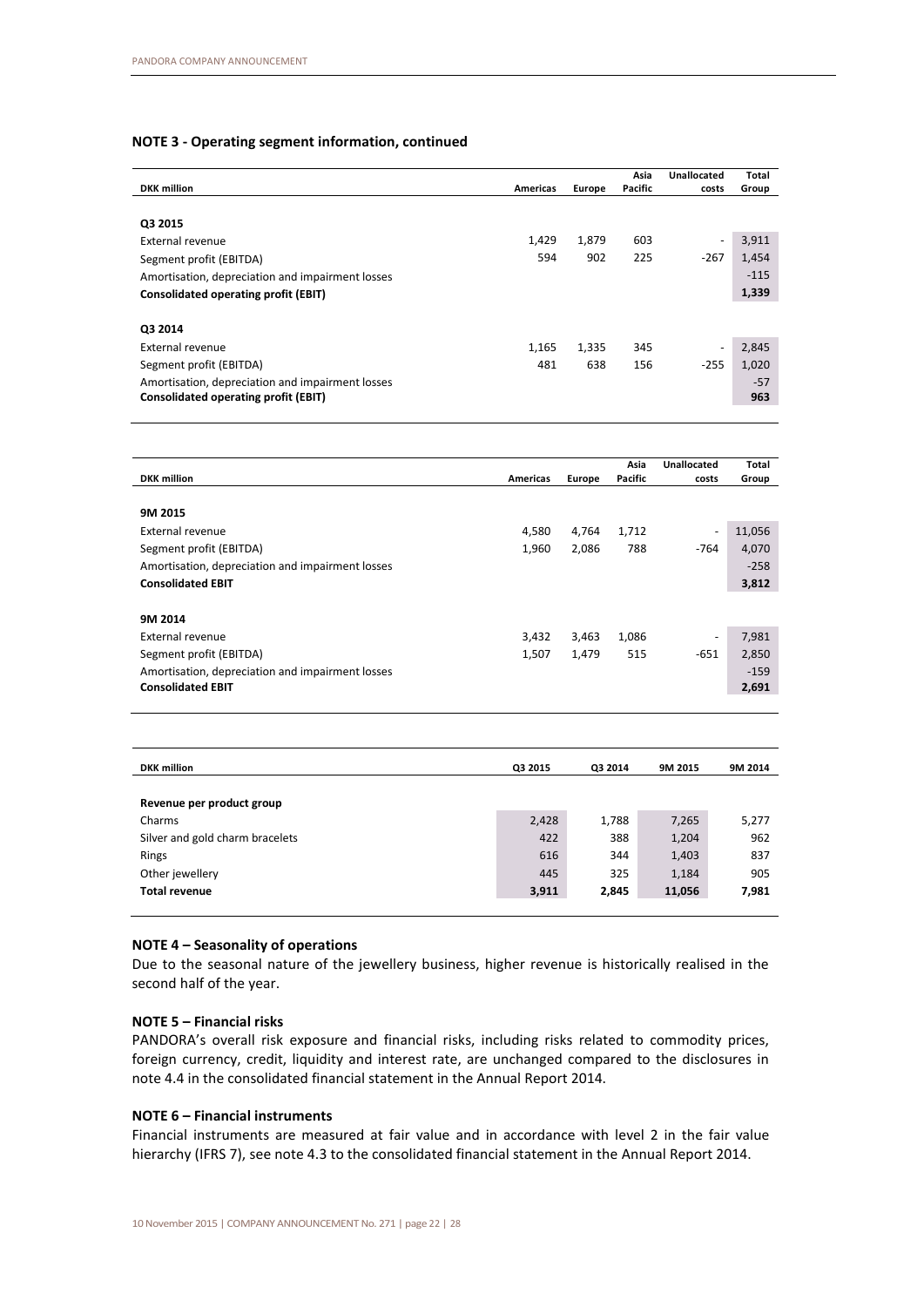#### **NOTE 7 - Business combinations**

Preliminary purchase price allocations have been prepared for the business combinations since 1 January 2015. These might change as they are being finalised within the 12 months window following the individual business combinations. No significant changes are expected.

#### **Acquisitions in 2015**

#### *Japan*

On 1 January 2015, PANDORA acquired assets related to the distribution of PANDORA jewellery in Japan from Bluebell in a business combination. In addition to the distribution rights, assets included 1 concept store and 9 shop-in-shops. The acquisition was part of a strategic alliance with Bluebell in Japan with the intent to jointly distribute PANDORA jewellery in Japan.

The agreement initially has a five-year term. On termination of the agreement, PANDORA will take over the full distribution of PANDORA jewellery in Japan. The total amount to be paid to Bluebell will depend on the realised revenue in 2019 and will be in the range of HKD 74-220 million (DKK 52-156 million). The discounted fair value of the earn-out is calculated at DKK 58 million.

Intangible assets comprise re-acquired distribution rights (with remaining lifespan of approximately three years) of DKK 30 million. The fair value is based on comparison of peer markets similar to the Japanese market and the EBITDA that can be expected from similar rights in these markets.

Inventories of DKK 6 million have been measured at market value based on the saleability of the individual items. Goodwill, DKK 20 million, is attributable to the expected synergies from combining PANDORA's willingness and ability to invest in the Japanese market with Bluebell's in-depth knowledge of the Japanese retail market, Japanese consumers and insight into the Japanese real estate market, to build a considerable presence in Japan. None of the goodwill recognised is deductible for income tax purposes.

The contribution to the group revenue and net profit for the period 1 January – 30 September 2015 was insignificant.

#### *Middle East*

On 16 January 2015, PANDORA acquired 100% of the shares in Pan Me A/S. Pan Me A/S holds the rights to distribute PANDORA jewellery in the United Arab Emirates (UAE), Bahrain, Qatar and Oman.

PANDORA has paid the purchase price of DKK 112 million primarily related to the rights to distribute PANDORA jewellery in the UAE, Bahrain, Qatar and Oman, as well as non-current assets and inventories related to 11 concept stores and 3 shop-in-shops in the UAE.

Intangible assets comprise re-acquired distribution rights (with a remaining lifespan of approximately one year) of DKK 5 million. The fair value is based on comparison of peer markets and the EBITDA that can be expected from similar activities in these markets.

Inventories of DKK 25 million have been measured at market value based on the salability of the individual items. Receivables mainly consist of prepayments and receivables from sales which are recognised at the value of the expected cash inflow. Goodwill, DKK 54 million, is attributable to the expected synergies from PANDORA's direct involvement in the region and establishing Dubai as the future hub for PANDORA's activities in the Middle East and North Africa. None of the goodwill recognised is deductible for income tax purposes.

Acquisition related costs were DKK 2 million which was recognised in administration costs mainly in 2014.

The contribution to the group revenue and net profit for the period 16 January – 30 September 2015 was insignificant.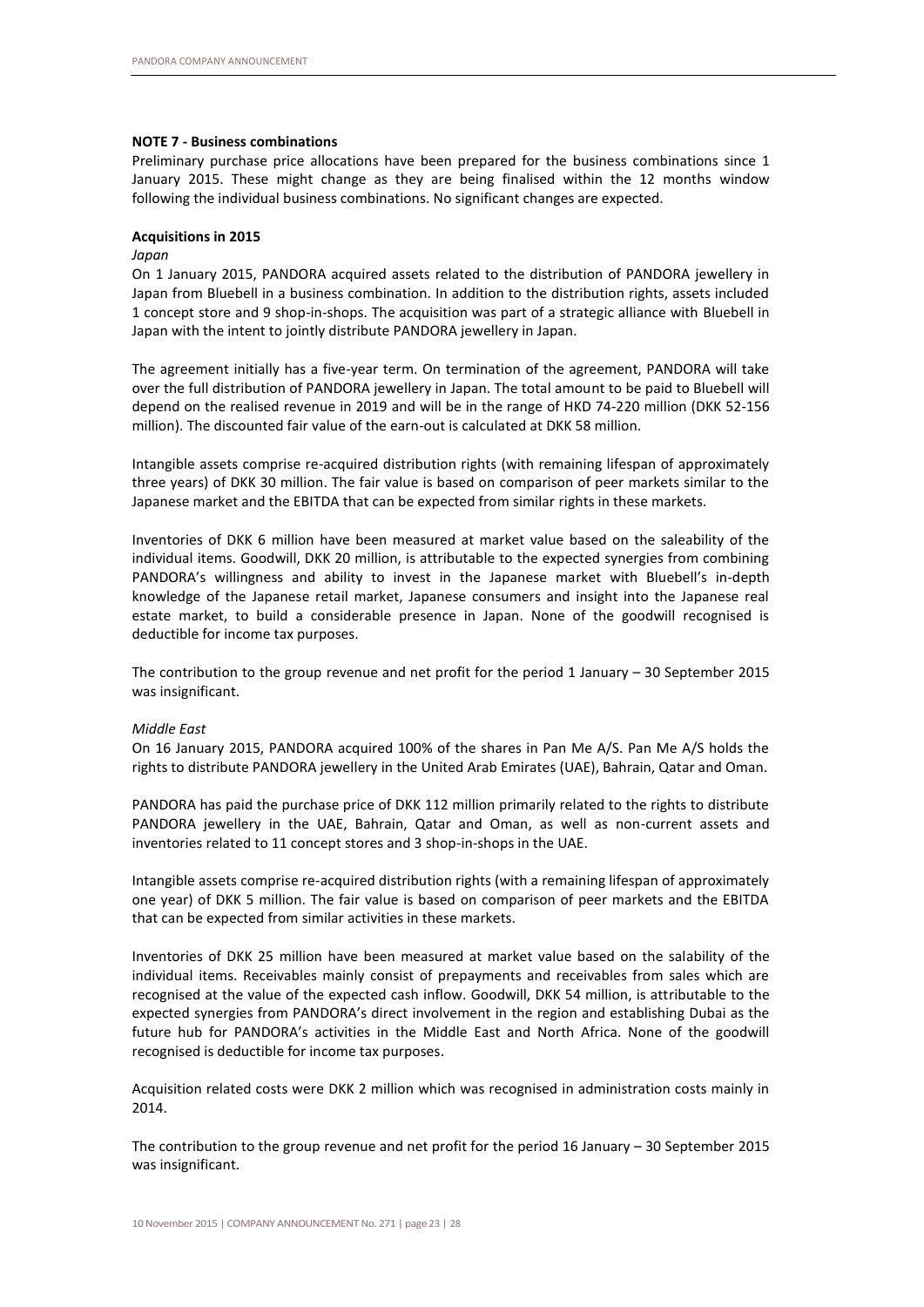#### *UK*

On 1 April 2015, PANDORA acquired 100% of the shares in four Evernal companies. The Evernal companies comprise concept stores in Liverpool, Blackpool, Trafford and Arndale. PANDORA has paid the purchase price of DKK 70 million. Assets acquired mainly consist of inventory DKK 5 million, and other assets DKK 8 million and liabilities DKK 17 million mainly relating to the stores. Of the purchase price, DKK 74 million was allocated to goodwill. Goodwill is attributable to the increased margins from owning these already well performing stores. None of the goodwill recognised is deductible for income tax purposes.

Acquisition related costs were approximately DKK 3 million recognised in sales costs and in operating cash flows in the cash flow statement.

The contribution to the group revenue and net profit for the period 1 April – 30 September 2015 was insignificant.

#### *China*

On 1 July 2015, PANDORA initiated an agreement about joint distribution of PANDORA jewellery in China until 31 December 2018 with Oracle investment limited (Hong Kong). At the end of the agreement, PANDORA will take over the full distribution of PANDORA jewellery in China. Transfer of the existing business is still commencing and some stores are still operated by Oracle under consignment agreements until licenses and other sanctions are obtained and therefore transferable. Control still resides with PANDORA. Due to this delay in the transfer and assessing of the asset value, no transfer of money has taken place as of 30 September 2015. Assets transferred are expected to be paid in two instalments on 15 October and 15 November 2015 after which, only the earn-out due in 2019 is outstanding.

Assets acquired are mainly inventories DKK 62 million, the re-acquired distribution right (0.5 year remaining) DKK 33 million and other tangible assets related to leaseholds DKK 7 million, which comprise 30 concept stores and 19 shop-in-shops. The final price is calculated based on the revenue in 2018 and is expected to be approximately DKK 201 million. Assets and inventories acquired are paid when the value is finally agreed. The initial payment to Oracle is expected to be approximately DKK 75 million. The remaining payment - the earn-out – will be deferred until the distribution agreement is ended in 2018. The total payment will be in the range of HKD 200-500 million (or approximately DKK 170-420 million).

With the acquisition PANDORA will be able to accelerate the store roll-out, enhance the retail focus and make significant marketing investments in the Chinese market. Oracle will contribute with its indepth knowledge of the retail market and the Chinese consumer as well as their insight into the Chinese real estate market, which will aid PANDORA in securing the most attractive locations.

Acquisition related costs were approximately DKK 13 million recognised in administration costs and in operating cash flows in the cash flow statement.

The contribution to the group revenue and net profit for the period 1 July – 30 September 2015 was DKK 122 million and, DKK -25 respectively.

#### *Other business combinations in 2015*

PANDORA acquired concept stores in the US and Germany in 2015. These were accounted for as business combinations. Assets acquired mainly consist of inventory and other assets relating to the stores. Of the purchase price, DKK 34 million was allocated to goodwill. None of the goodwill recognised is deductible for income tax purposes.

The impact on revenue and net profit for the period  $1$  January  $-$  30 September 2015 from the acquired stores was insignificant.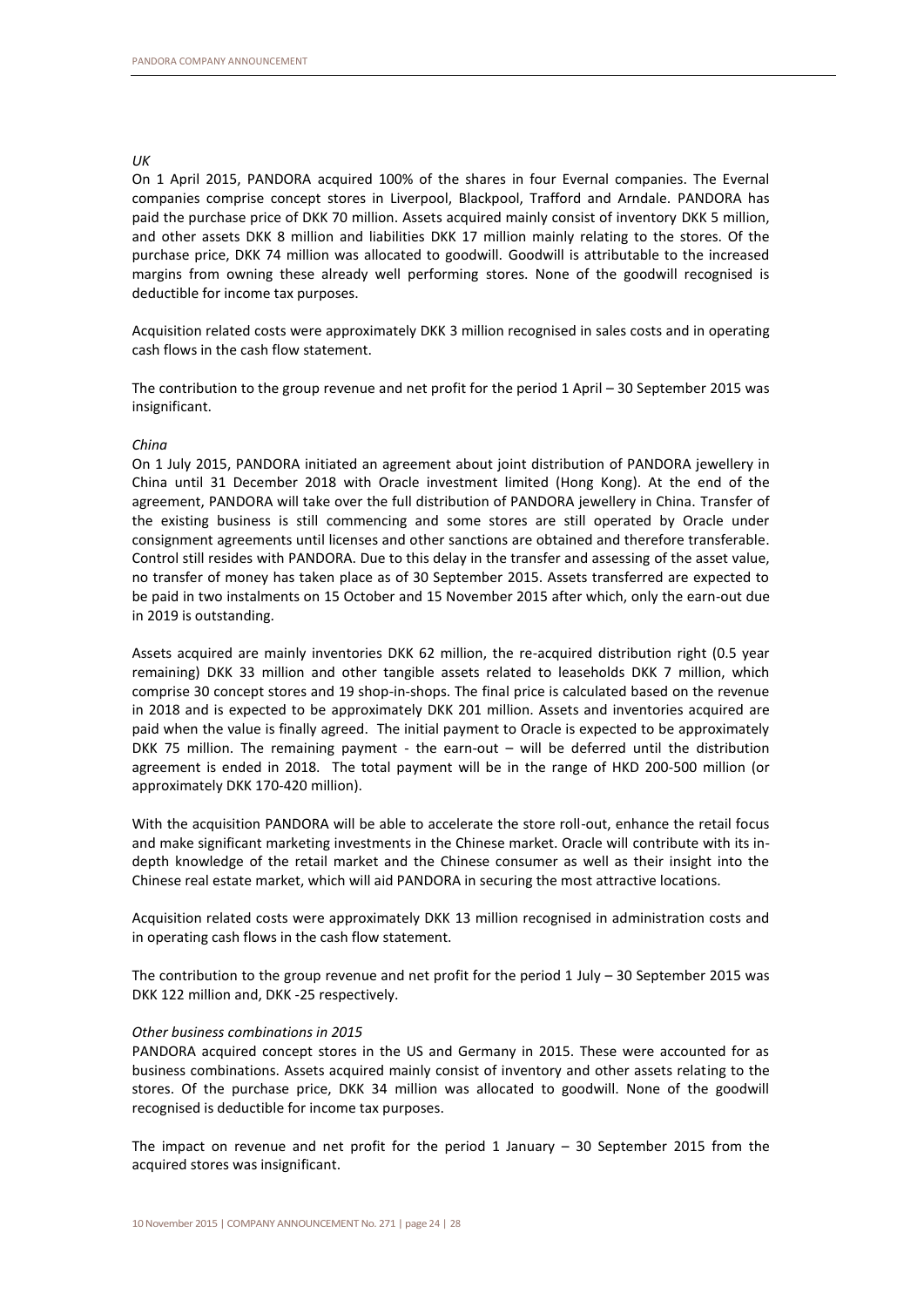#### **Acquisitions 2015**

|                                          |                | Middle                   |                          |                          |                          |          |
|------------------------------------------|----------------|--------------------------|--------------------------|--------------------------|--------------------------|----------|
| <b>DKK</b> million                       | Japan          | East                     | <b>UK</b>                | China                    | Other                    | Total    |
|                                          |                |                          |                          |                          |                          |          |
| Other intangible assets                  | 30             | 5                        |                          | 34                       | $\overline{\phantom{a}}$ | 69       |
| Property, plant and equipment            | $\overline{2}$ | 7                        |                          | 7                        | $\overline{2}$           | 18       |
| Other non-current receivables            |                | 3                        | 3                        |                          |                          | 6        |
| Receivables                              | ٠              | 24                       | 5                        | $\overline{\phantom{a}}$ | 10                       | 39       |
| Inventories                              | 6              | 25                       | 5                        | 62                       | 41                       | 139      |
| Cash                                     |                | 21                       |                          |                          | $\overline{\phantom{a}}$ | 21       |
| <b>Assets acquired</b>                   | 38             | 85                       | 13                       | 103                      | 53                       | 292      |
|                                          |                |                          |                          |                          |                          |          |
| Non-current liabilities                  |                | $\mathbf{1}$             | 2                        | 0                        | $-3$                     | $\Omega$ |
| Payables                                 |                | 27                       | 9                        | 1                        | $\Omega$                 | 37       |
| Other non-current liabilities            |                |                          | 6                        | 0                        | 7                        | 13       |
| <b>Liabilities assumed</b>               |                | 28                       | 17                       | 1                        | 4                        | 50       |
| Total identifiable net assets acquired   | 38             | 57                       | -4                       | 102                      | 49                       | 242      |
| Goodwill arising from the acquisition    | 20             | 55                       | 74                       | 99                       | 31                       | 279      |
| <b>Purchase consideration</b>            | 58             | 112                      | 70                       | 201                      | 80                       | 521      |
|                                          |                |                          |                          |                          |                          |          |
| Cash movements on acquisition:           |                |                          |                          |                          |                          |          |
| Purchase consideration transferred       | $-58$          | $-112$                   | $-70$                    | $-201$                   | -80                      | $-521$   |
| Deferred payment (earn out)              | 58             | $\overline{\phantom{a}}$ | $\overline{\phantom{a}}$ | 201                      | $\overline{\phantom{a}}$ | 259      |
| Cash acquired                            |                | 21                       |                          |                          |                          | 21       |
| Net cash flow on acquisition             |                | $-91$                    | $-70$                    |                          | -80                      | $-241$   |
| Cash flow from sale of businesses *      |                |                          |                          | $\overline{\phantom{a}}$ | 29                       | 29       |
| Net cash flow from business combinations |                | $-91$                    | $-70$                    |                          | $-51$                    | $-212$   |
|                                          |                |                          |                          |                          |                          |          |

\* The sale of business included mainly inventories and goodwill

If the acquisitions had all occurred on 1 January 2015, consolidated pro-forma revenue and profit for the period 1 January - 30 September 2015 would have been DKK 11,183 million and DKK 2,274 million respectively.

#### **Acquisitions after the reporting period**

#### *Distribution in Singapore, Macau and the Philippines*

In August 2015, PANDORA entered an agreement with Norbreeze Group to acquire its PANDORA store network in Singapore and Macau on 1 January 2016 at the end of the current distribution agreement. Through the addition of 15 PANDORA concept stores and 5 shop-in-shops in the two countries, PANDORA has the opportunity to enter Singapore and Macau directly.

PANDORA will at the same time assume the distribution in the Philippines, which will continue to be operated by a local master franchisee. The payment for the acquisition is SGD 30.1 million (approximately DKK 149 million). The agreement is subject to certain conditions to be fulfilled. Due to the subsequent closing date, it is not possible to prepare the accounting for the business combination.

#### **NOTE 8 - Contingent liabilities**

See note 5.2 to the consolidated financial statements in the Annual Report 2014. Leasing commitments at the end of Q3 2015 was DKK 2,310 million and increased by DKK 759 million in the first nine months of 2015 mainly related to new owned and operated concept stores including the new stores in Germany and China. Other contingent liabilities are unchanged.

#### **NOTE 9 – Related parties**

*Related parties with significant interests*

As of 9 June 2015, BlackRock, Inc. increased its holding of shares in PANDORA to 6,234,764 shares, corresponding to 5.1% of the share capital and the voting rights.

On 30 September 2015, treasury shares represented 4.0% of the share capital.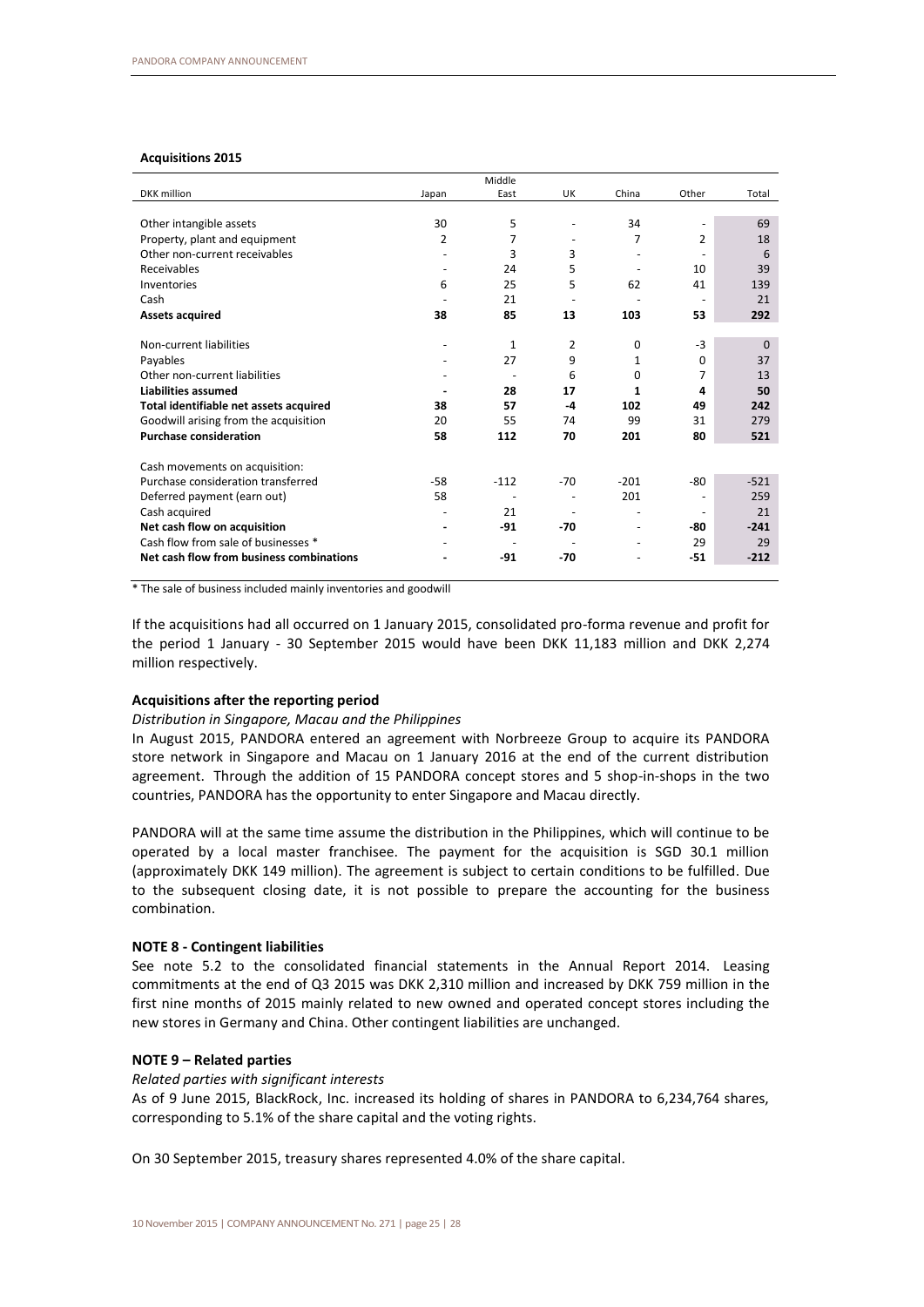Other related parties of PANDORA with significant influence include the Boards of Directors and the Executive Boards of these companies and their close family members. Related parties also include companies in which the aforementioned persons have control or significant interests.

#### *Transactions with related parties*

PANDORA did not enter into any significant transactions with members of the Board of Directors or the Executive Board, except for compensation and benefits received as a result of their membership of the Board of Directors, employment with PANDORA or shareholdings in PANDORA.

|                             | Number of<br>concept<br>stores<br>Q3 2015 | Number of<br>concept<br>stores<br>Q2 2015 | Number of<br>concept<br>stores<br>Q3 2014 | Growth<br>Q3 2015<br>/Q2 2015 | Growth<br>Q3 2015<br>/Q3 2014 | <b>Number</b><br>of 0&0<br>Q3 2015 | Growth<br><b>0&amp;0</b> stores<br>Q3 2015<br>/Q2 2015 |
|-----------------------------|-------------------------------------------|-------------------------------------------|-------------------------------------------|-------------------------------|-------------------------------|------------------------------------|--------------------------------------------------------|
|                             |                                           |                                           |                                           |                               |                               |                                    |                                                        |
| <b>USA</b>                  | 309                                       | 299                                       | 276                                       | 10                            | 33                            | 36                                 |                                                        |
| Canada                      | 69                                        | 66                                        | 60                                        | 3                             | 9                             | $\overline{2}$                     | $\overline{\phantom{a}}$                               |
| <b>Brazil</b>               | 57                                        | 51                                        | 30                                        | 6                             | 27                            | 34                                 | 3                                                      |
| <b>Rest of Americas</b>     | 31                                        | 31                                        | 25                                        | $\overline{a}$                | 6                             | $\overline{a}$                     | $\overline{\phantom{a}}$                               |
| <b>Americas</b>             | 466                                       | 447                                       | 391                                       | 19                            | 75                            | 72                                 | 3                                                      |
| Russia                      | 187                                       | 179                                       | 164                                       | 8                             | 23                            | $\overline{a}$                     |                                                        |
| UK                          | 179                                       | 169                                       | 144                                       | 10                            | 35                            | 9                                  |                                                        |
| Germany                     | 154                                       | 124                                       | 79                                        | 30                            | 75                            | 139                                | 29                                                     |
| France                      | 52                                        | 44                                        | 28                                        | 8                             | 24                            | 22                                 | $\ensuremath{\mathbf{1}}$                              |
| Italy                       | 47                                        | 45                                        | 33                                        | $\overline{2}$                | 14                            | 16                                 |                                                        |
| Poland                      | 38                                        | 37                                        | 37                                        | 1                             | $\mathbf{1}$                  | 17                                 |                                                        |
| Spain                       | 33                                        | 32                                        | 23                                        | $\mathbf{1}$                  | 10                            | $\overline{a}$                     |                                                        |
| South Africa                | 27                                        | 23                                        | 17                                        | $\overline{4}$                | 10                            | $\overline{a}$                     |                                                        |
| Belgium                     | 24                                        | 24                                        | 22                                        | $\overline{\phantom{a}}$      | $\overline{c}$                |                                    |                                                        |
| Ireland                     | 20                                        | 20                                        | 19                                        | $\overline{\phantom{a}}$      | $\mathbf{1}$                  |                                    |                                                        |
| <b>Netherlands</b>          | 19                                        | 18                                        | 15                                        | $\mathbf{1}$                  | $\overline{4}$                | 19                                 | $\mathbf{1}$                                           |
| Ukraine                     | 18                                        | 17                                        | 14                                        | 1                             | $\overline{4}$                | ÷,                                 |                                                        |
| Portugal                    | 16                                        | 16                                        | 14                                        | $\overline{a}$                | $\overline{2}$                | $\overline{a}$                     |                                                        |
| <b>United Arab Emirates</b> | 14                                        | 14                                        | 10                                        | $\overline{\phantom{a}}$      | $\overline{4}$                | 14                                 |                                                        |
| Israel                      | 13                                        | 12                                        | 10                                        | 1                             | 3                             | $\overline{\phantom{a}}$           |                                                        |
| Austria                     | 12                                        | 10                                        | 11                                        | $\overline{2}$                | $\mathbf{1}$                  | 4                                  | $\overline{c}$                                         |
| Czech Republic              | 11                                        | 11                                        | 10                                        | ÷,                            | $\mathbf{1}$                  | 8                                  |                                                        |
| Turkey                      | 11                                        | 11                                        | $\overline{7}$                            | $\overline{\phantom{a}}$      | $\overline{4}$                | 11                                 | $\overline{a}$                                         |
| Denmark                     | 11                                        | 10                                        | 8                                         | $\mathbf{1}$                  | 3                             | 11                                 | $\mathbf{1}$                                           |
| Rest of Europe              | 77                                        | 66                                        | 56                                        | 11                            | 21                            | 19                                 | 5                                                      |
| <b>Europe</b>               | 963                                       | 882                                       | 721                                       | 81                            | 242                           | 289                                | 39                                                     |
| Australia                   | 97                                        | 96                                        | 85                                        | $\mathbf{1}$                  | 12                            | 16                                 |                                                        |
| China                       | 38                                        | 30                                        | 31                                        | 8                             | $\overline{7}$                | 38                                 | 38                                                     |
| Hong Kong                   | 22                                        | 20                                        | 12                                        | $\overline{2}$                | 10                            | 22                                 | $\overline{c}$                                         |
| Malaysia                    | 21                                        | 21                                        | 19                                        | ÷,                            | $\overline{2}$                | ÷,                                 |                                                        |
| Singapore                   | 15                                        | 15                                        | 13                                        | $\overline{a}$                | $\overline{2}$                | $\overline{a}$                     |                                                        |
| New Zealand                 | 10                                        | 10                                        | 9                                         | $\overline{\phantom{a}}$      | $\mathbf{1}% _{T}$            | $\overline{a}$                     |                                                        |
| <b>Rest of Asia Pacific</b> | 34                                        | 33                                        | 26                                        | $\mathbf{1}$                  | 8                             | 3                                  | $\mathbf{1}$                                           |
| <b>Asia Pacific</b>         | 237                                       | 225                                       | 195                                       | 12                            | 42                            | 79                                 | 41                                                     |
| <b>All Markets</b>          | 1,666                                     | 1,554                                     | 1,307                                     | 112                           | 359                           | 440                                | 83                                                     |

## **Note 10 – concept store development per country\***

\* Includes countries with 10 or more concept stores as of Q3 2015.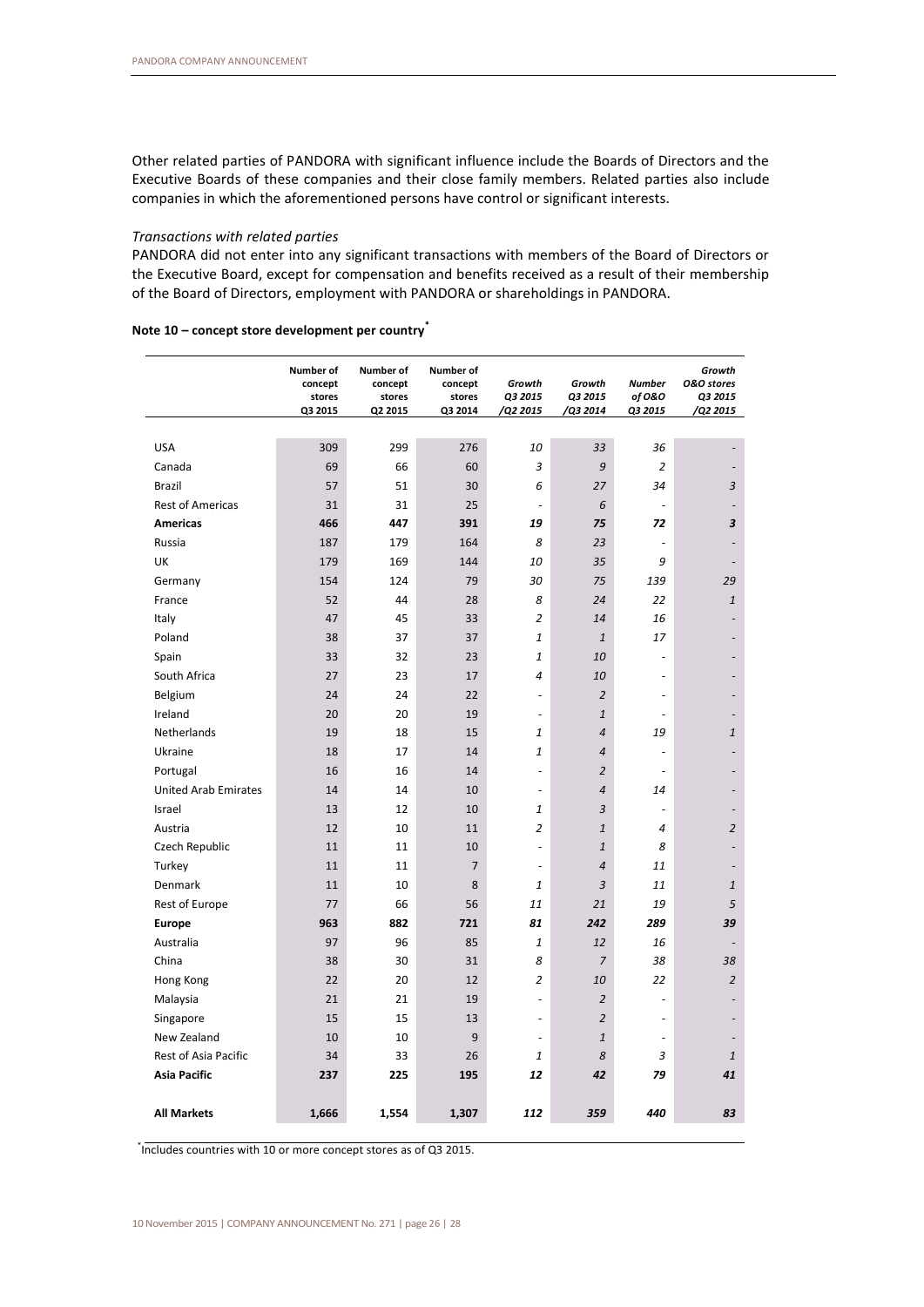# **Quarterly overview**

| <b>DKK</b> million                                                       | Q3 2015        | Q2 2015  | Q1 2015        | Q4 2014  | Q3 2014 |
|--------------------------------------------------------------------------|----------------|----------|----------------|----------|---------|
| <b>Consolidated income statement</b>                                     |                |          |                |          |         |
| Revenue                                                                  | 3,911          | 3,598    | 3,547          | 3,961    | 2,845   |
| Gross profit                                                             | 2,893          | 2,573    | 2,522          | 2,835    | 1,999   |
| Earnings before interest, tax, depreciation and amortisation<br>(EBITDA) | 1,454          | 1,311    | 1,305          | 1,444    | 1,020   |
| Operating profit (EBIT)                                                  | 1,339          | 1,235    | 1,238          | 1,381    | 963     |
| Net financials                                                           | -35            | -69      | $-281$         | $-122$   | $-57$   |
| Profit before tax                                                        | 1,304          | 1,166    | 957            | 1,259    | 906     |
| Net profit                                                               | 1,006          | 910      | 383            | 1,007    | 725     |
| <b>Consolidated balance sheet</b>                                        |                |          |                |          |         |
| Total assets                                                             | 12,919         | 11,781   | 11,396         | 10,556   | 10,354  |
| Invested capital                                                         | 7,879          | 7,359    | 6,235          | 6,080    | 6,558   |
| Net working capital                                                      | 1,124          | 939      | 126            | 434      | 1,106   |
| Net interest-bearing debt (NIBD)                                         | 2,175          | 1,030    | $-330$         | -1,121   | 9       |
| Equity                                                                   | 5,465          | 6,097    | 6,433          | 7,032    | 6,361   |
|                                                                          |                |          |                |          |         |
| <b>Consolidated cash flow statement</b>                                  |                |          |                |          |         |
| Cash flows from operating activities                                     | 594            | -93      | 1,164          | 1,867    | 711     |
| Cash flows from investing activities                                     | $-332$         | $-330$   | $-311$         | $-181$   | $-288$  |
| Free cash flow                                                           | 263            | -268     | 990            | 1,705    | 567     |
| Cash flows from financing activities                                     | $-320$         | 419      | $-1,372$       | $-1,010$ | $-435$  |
| Net increase (decrease) in cash                                          | $-58$          | -4       | $-519$         | 676      | $-12$   |
|                                                                          |                |          |                |          |         |
| <b>Growth ratios</b>                                                     |                | 41.4%    |                | 40.4%    | 26.2%   |
| Revenue growth, %<br>Gross profit growth, %                              | 37.5%<br>44.7% | 43.1%    | 36.8%<br>40.8% | 47.8%    | 33.9%   |
| EBITDA growth, %                                                         | 42.5%          | 46.8%    | 39.3%          | 52.6%    | 33.8%   |
| EBIT growth, %                                                           | 39.0%          | 46.8%    | 39.6%          | 55.0%    | 36.0%   |
| Net profit growth, %                                                     | 38.8%          | 37.5%    | $-45.6%$       | 36.3%    | 18.5%   |
|                                                                          |                |          |                |          |         |
| <b>Margins</b>                                                           |                |          |                |          |         |
| Gross margin, %                                                          | 74.0%          | 71.5%    | 71.1%          | 71.6%    | 70.3%   |
| EBITDA margin, %                                                         | 37.2%          | 36.4%    | 36.8%          | 36.5%    | 35.9%   |
| EBIT margin, %                                                           | 34.2%          | 34.3%    | 34.9%          | 34.9%    | 33.8%   |
| <b>Other ratios</b>                                                      |                |          |                |          |         |
| Tax rate, %                                                              | 22.9%          | 22.0%    | 60.0%          | 20.0%    | 20.0%   |
| Equity ratio, %                                                          | 42.3%          | 51.8%    | 56.4%          | 66.6%    | 61.4%   |
| NIBD to EBITDA <sup>*</sup> , x                                          | 0.4            | 0.2      | $-0.1$         | $-0.3$   | 0.0     |
| Return on invested capital (ROIC) <sup>*</sup> , %                       | 65.9%          | 65.5%    | 70.9%          | 67.0%    | 54.6%   |
| Capital expenditure (CAPEX), DKK million                                 | 384            | 239      | 167            | 176      | 135     |
| Cash conversion, %                                                       | 26.1%          | $-29.5%$ | 258.5%         | 169.3%   | 78.2%   |
| Other key figures                                                        |                |          |                |          |         |
| Average number of employees                                              | 14,662         | 13,378   | 11,945         | 11,177   | 10,340  |

\* Ratios are based on 12 months rolling EBITDA and EBIT, respectively.